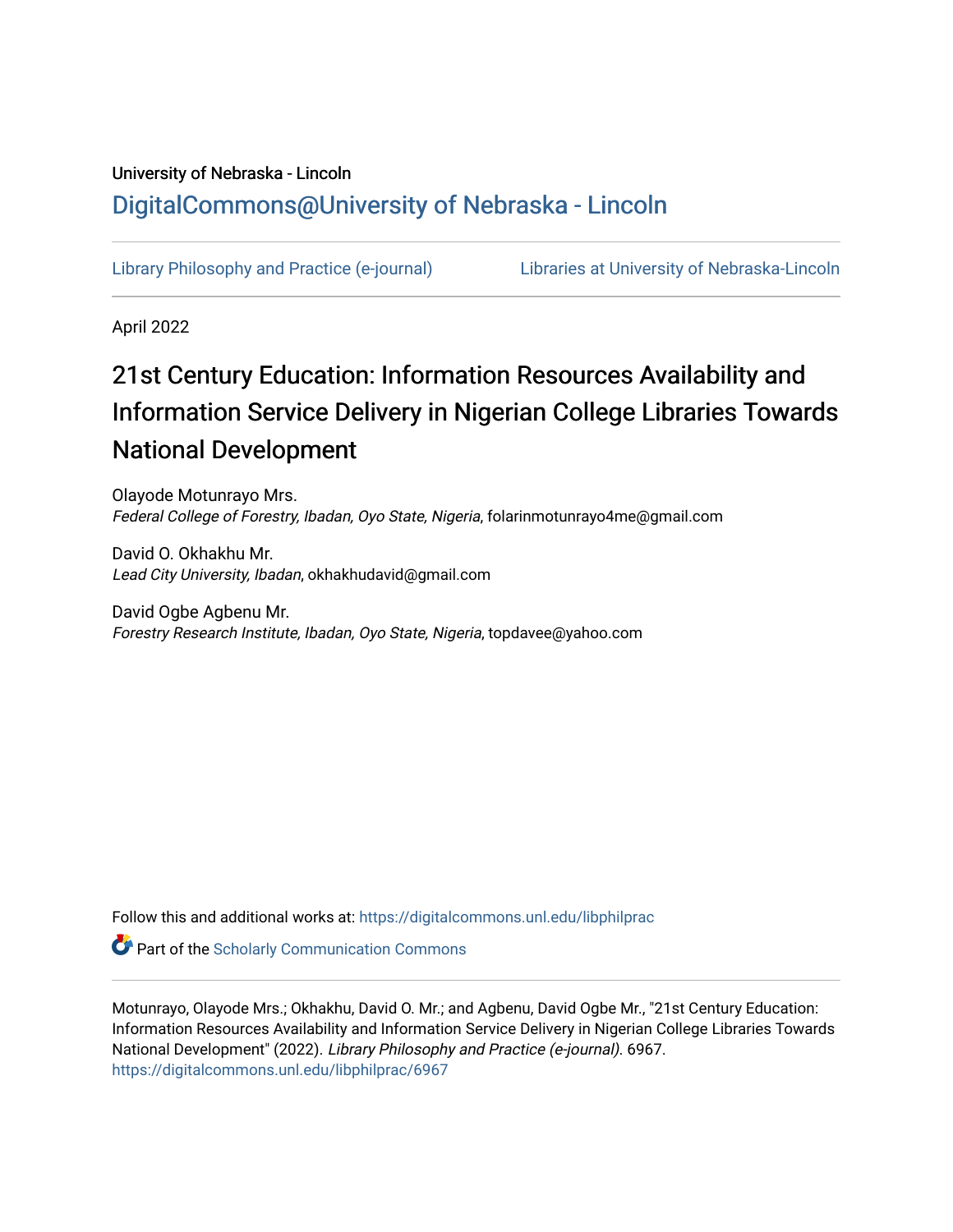# **21ST CENTURY EDUCATION: INFORMATION RESOURCES AVAILABILITY AND INFORMATION SERVICE DELIVERY IN NIGERIAN COLLEGE LIBRARIES TOWARDS NATIONAL DEVELOPMENT**

By

## **Olayode Motunrayo**

Librarian I Federal College of Forestry, Ibadan, Oyo State, Nigeria E-mail: folarinmotunrayo4me@gmail.com: Phone: +2348136777595

#### **Okhakhu, O. David**

<https://orcid.org/0000-0001-9354-4426> Senior Librarian / Lecturer, Department of Library and Information Science, Lead City University, Ibadan, Oyo State, Nigeria E-mail[: okhakhudavid@gmail.com:](mailto:okhakhudavid@gmail.com) Phone: +2347069436535

and

**Agbenu David Ogbe** Principal Librarian Forestry Research Institute, Ibadan, Oyo State, Nigeria [topdavee@yahoo.com,](mailto:topdavee@yahoo.com) Phone: +2348033823087

#### **ABSTRACT**

*The 21st century is the millennium of information. It is also seen as the era of explosion of information output and information sources. It is known as the beginning of knowledge age. New patterns of work and new business practices have developed as a result; new kinds of work with new and different skills are required. In this century, the meaning of knowledge has changed. Information delivery to meet user needs is the goal of every college library. For effective information delivery, availability of information resources is very fundamental. The study, therefore, investigated the influence of information resources availability on information delivery in college libraries in Lagos and Oyo states, Nigeria in the 21st century.* 

*The study adopted the survey research design with the questionnaire as instrument for data collection. Stratified random sampling technique was used to select 469 registered users out of 4,689 and 73 library staff. The collected data was analysed using frequency distribution, mean and standard deviation for the research questions while Pearson Product Moment Correlation was used to test the hypotheses at 0.05 level of significance.*

*Findings indicated that textbooks, electronic information resources and journals were available in the college libraries. The resources were mostly used on daily basis by students and staff in the college libraries. Study revealed that adequate provision of books, periodic user education and orientation, registration of library users, lending services, reference services, etc. were some of the information service delivery in the college libraries. Results further showed significant influence of information resources availability on information delivery (F (1;470) =40.706, P0.05). The availability of information resources in colleges enabled the college libraries to deliver effective information services to the user community in Emmanuel Alayande College of Education and Yaba College of Technology.* 

*It recommends among others that there is need for college libraries to make adequate provisions for recent and up-to-date information resources in both print and non-print formats to meet the*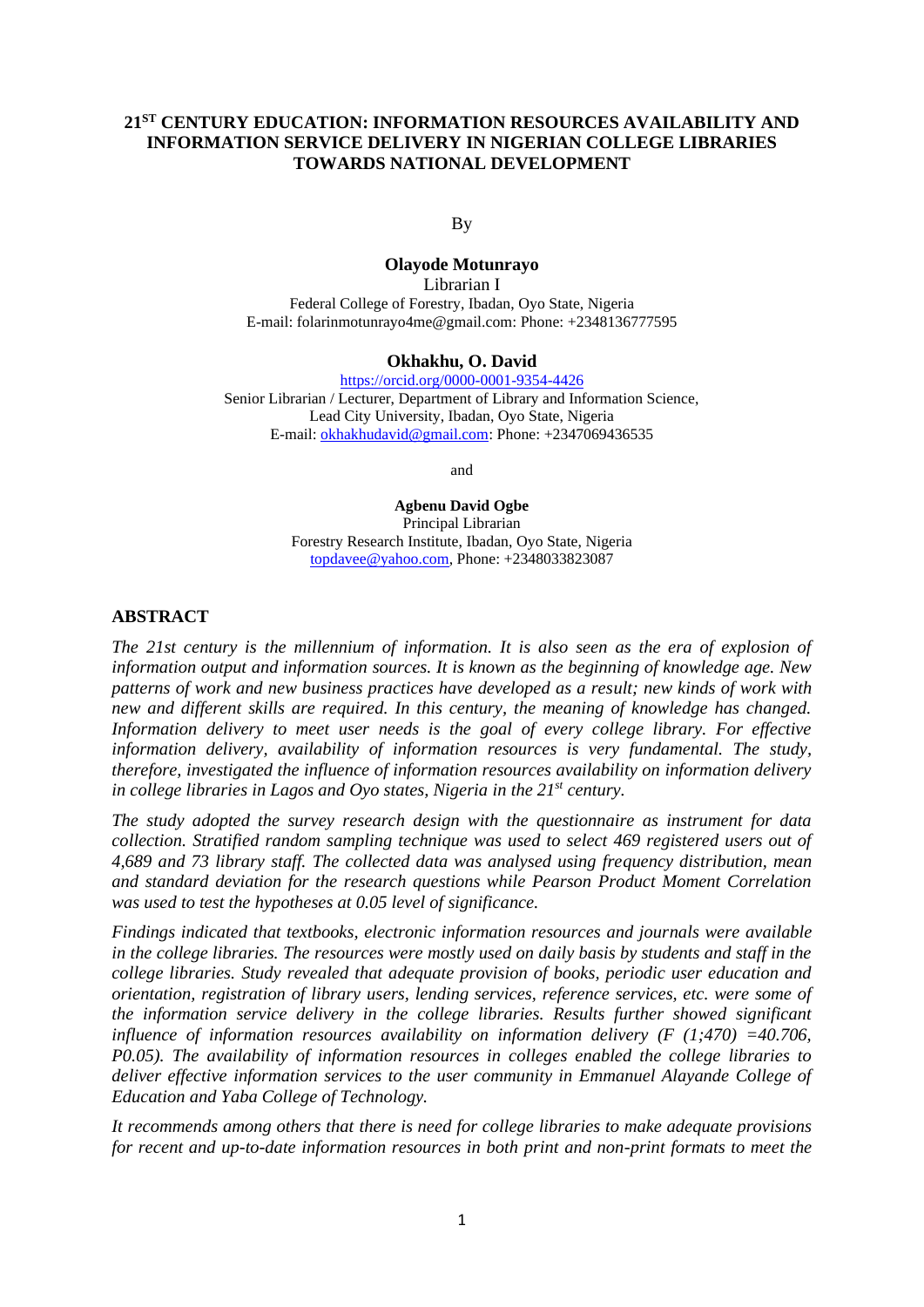*needs of their users. Adequate publicity through awareness programmes should be carried out for the resources and services to sensitise the users and promote usage.* 

*Keywords: Information resources, Availability, Information service delivery, College libraries, 21st century education, National Development*

### **Introduction**

The 21st century is the millennium of information. It is also seen as the era of explosion of information output and information sources. It is known as the beginning of knowledge age. New patterns of work and new business practices have developed as a result; new kinds of work with new and different skills are required. In this century, the meaning of knowledge has changed. Knowledge is no longer what is stored in the minds of experts, represented in books and classified in disciplines. It is now thought of as being like a form of energy, as a system of networks and flows – something that does things or makes things happen. In the knowledge age, change not stability is a given. Knowledge age workers need to be able to locate, assess and represent new information quickly. They need to communicate this to others. They need to be adaptable, creative and innovative and be able to understand things as a system or big picture level.

The library as an institution provides the intellectual ammunition to aid higher education policy and curriculum implementation from the accumulation and storage of information relevant to the advancement of knowledge. The library also performs its myriad functions by receiving copies of books published in the country by both government and private authorities. It also collects books on contemporary issues or new ideas from international organisations. Its responsibilities also include processing, organisation and maintenance of information materials for use especially in the area of technology integration to improve teaching and learning situation in higher education institutions. However, library is seen in the contemporary world as one of the largest repositories of knowledge all over the world (Aguolu, 2002). The thrust of all library services is the provision of up-to-date and timely information to the users. The library is, therefore, poised to acquire the knowledge created in the academic community and make them available to the wider society.

To fulfill the mission of supporting the educational objectives of its parent institution which include teaching, learning, research and cultural development, the college library has to develop and maintain standard and relevant information materials such as reference and non-reference books both in print and electronic format, journals, audio collections, visual collections, audio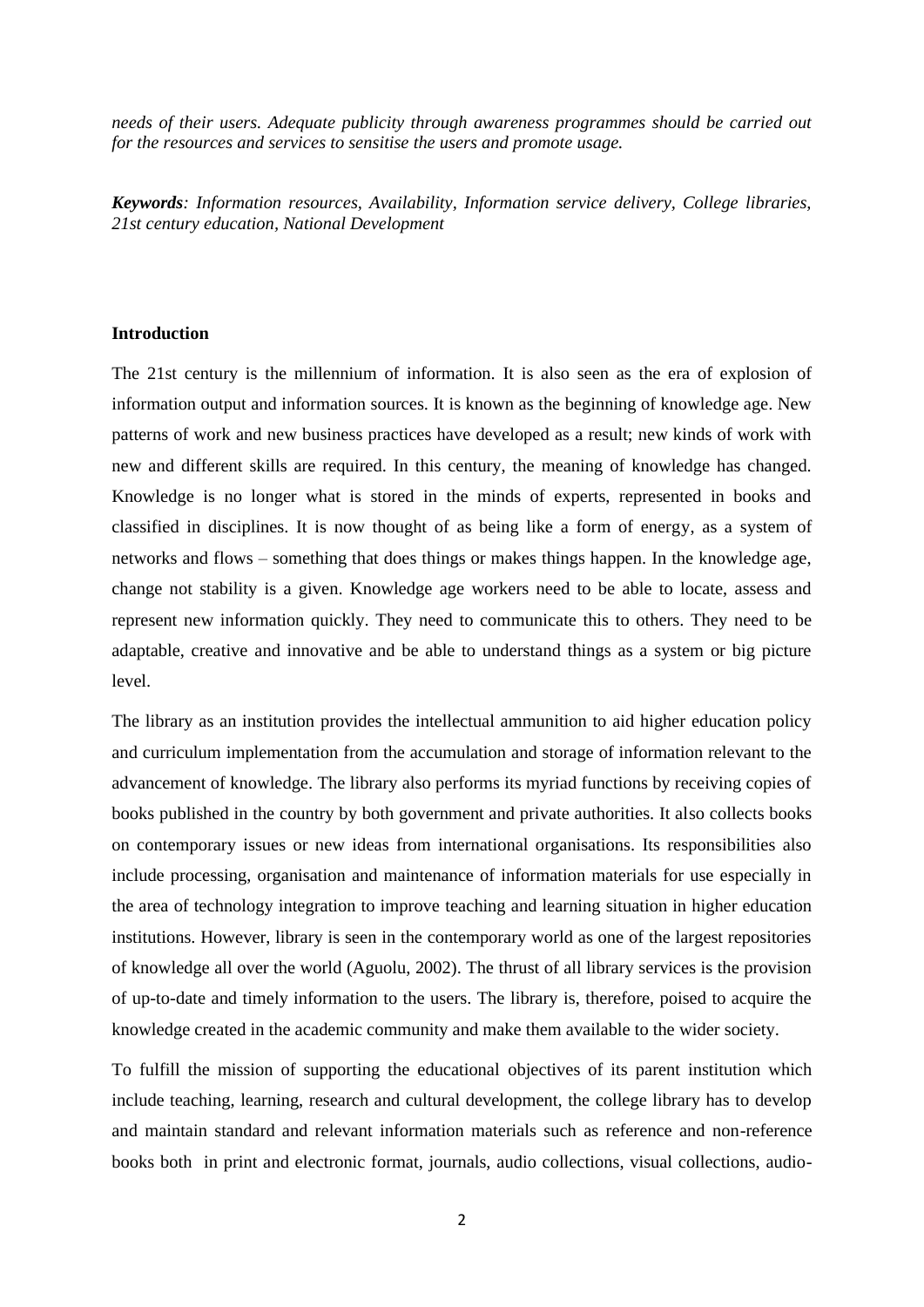visual collections, Internet connectivity and access, professional librarians (resource persons) and provision of adequate library services (Aguolu, 2002). These information resources are carefully selected, acquired, processed and made available for use in higher education institution libraries. Libraries are essential facility for teaching and learning.

College libraries serve a variety of users such as students, faculty, administrators and staff with diverse information needs. These libraries collect a variety of information sources and offer various services for supporting instructional, research and learning activities. Hence, the importance of libraries in academic institutions is considerable and they are often viewed as a nucleus of academic activity (Majid and Abdoulaye, 2000).

The role of information delivery in college libraries is to support organisations, institutions and research by facilitating access to the library's extensive range of information resources and services (Omekwu, 2008). The aims of any library, therefore, are to collect, organise, preserve and disseminate information to users. Information services in academic libraries are provided to meet the needs of users. Information delivery includes personal assistance provided to users in pursuit of information. The character and extent of such services will vary with kind of library or information centres, and the type of users. The information delivery is to be developed not only to meet user needs and to improve present services but also to anticipate users' needs in the future. The effectiveness of any information service depends upon the satisfaction of the information needs of its users. The efficiency of an information service can be measured only by the degree to which its resources are utilised (Shrestha, 1998 cited in Shrestha, 2008).

Information delivery in college libraries improves the knowledge and skills of students for positive productivity as a tool for national development. According to Metzger (2011), library and information service delivery are needed to enable the students and staff of the colleges develop full potentials and widening the horizons of perception, interests and skills. Other needs for information delivery in libraries include public enlightenment or rights in the society, understanding social values and expected conduct in public life; assisting to adjust to existing social, political, spiritual and economic activities of the society, to cultivate and maintain reading culture and promotion of good literatures (Iyoro, 2008). Onohwakpor (2005) summed up the need for library services from the perspective of adult education when she observed that, "If adult education is to have a greater share in the moulding and building of a happier individual and a better society, the providers of adult education must go beyond their roles as literacy facilitators to a more practical role of providing libraries for sustaining the newly acquired skills of adult learners.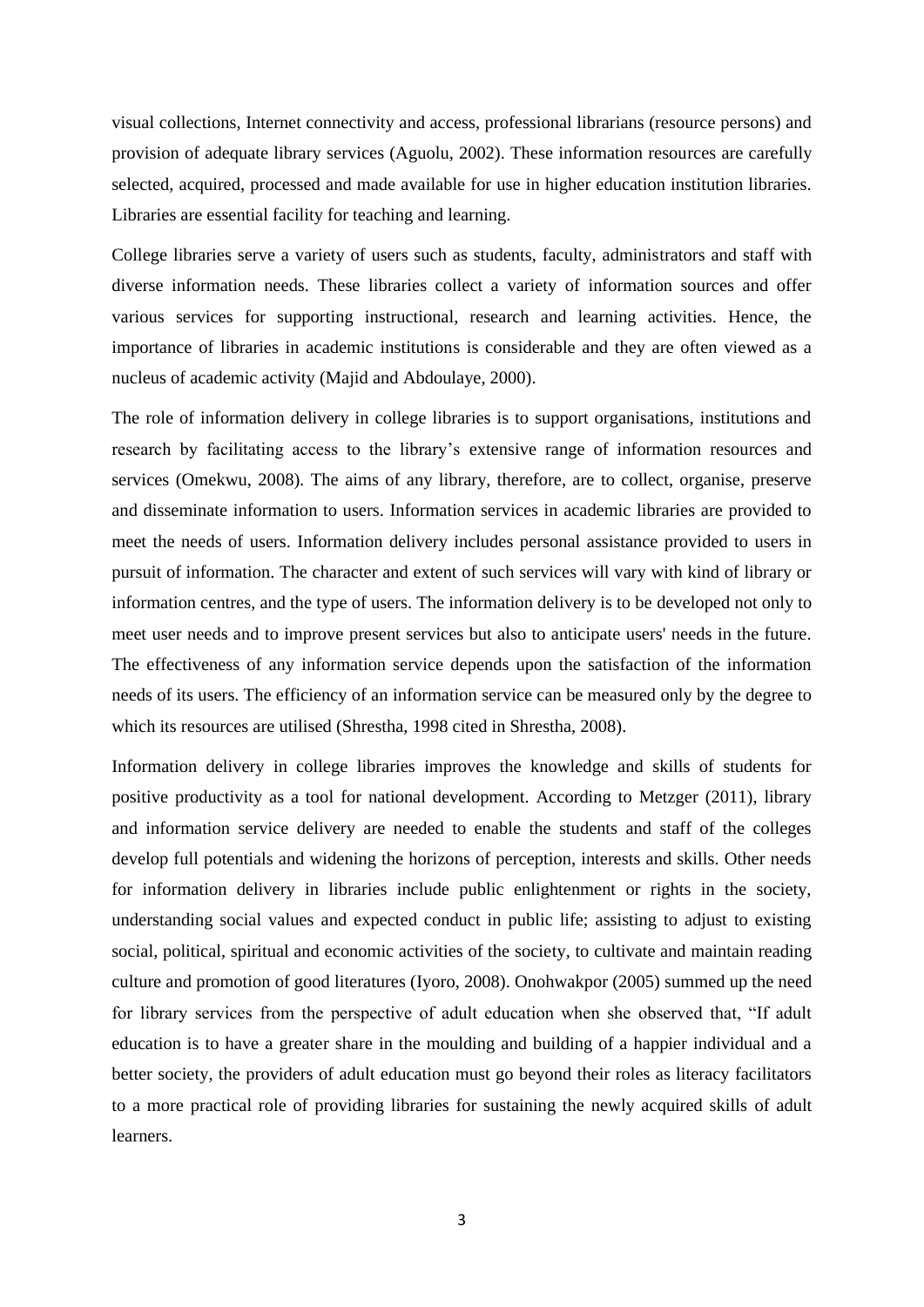The methods of delivering information services to students and faculty vary from institution to institution (Hillman and Sabourin, 2016) and one of these is the provision of current and adequate information resources in different media and formats. Information resources refer to the information bearing materials like textbooks, journals, encyclopedia, e-resources, etc. which are usually consulted to meet specific information needs. While delivering his inaugural lecture titled "What is higher in higher education", Peretomode (2010) was emphatic in his submission that the library should be given priority funding in the universities. This is because, for the educational institution to be strong academically, the library which is the heart of the colleges, polytechnics and universities must have recent, relevant and quality information materials available and accessible to their users.

Information resources have tremendously contributed to the development of higher education such as colleges, polytechnics and universities, students and staff of an academic institution use information resources in the library and beyond the institution where they find themselves for learning and research (Okiki, 2011). The Internet and the World Wide Web provide students with fast and easy access to information resources located around the globe (Leckie, 2008). Information resources refer to print materials that could be sourced and accessed manually or electronically by users (Kerins, 2008). It is also the information carrier materials which could be print or in electronic form (Anderson, 2009). Adequate and appropriate information resources provide opportunity for users to get access which has depended on the availability of emerging technology as a means of creating, storing and distributing, retrieving and using information resources of emerging technologies (Ajiboye and Tella, 2007).

According to Popoola and Haliso (2009), information resources are those information bearing materials that are in both print and electronic format such as textbooks, journals, indexes, abstracts, newspapers and magazines, reports, CD-ROM databases, the Internet/E-mail, video tapes/cassettes, magnetic disc, computers, microforms. The application of information technology in creation, storage, retrieval and dissemination of information has provide library users with easy access to information, provision of remote access to and use, provision of round the clock access to users, up-to-date and unlimited access to information from different sources (Lee, 2008).

Availability of information resources entails the provision and inclusion of the resources in the collection of the libraries at the disposal of users in academic libraries. Both print and electronic information resources should be accessible to the users when they are available. The information resources available in college libraries play a prominent role in facilitating information service delivery by the librarians as well as access to required information by the users (Bhatia, 2011). In fact, information resources constitute one of the important elements that make up a good library.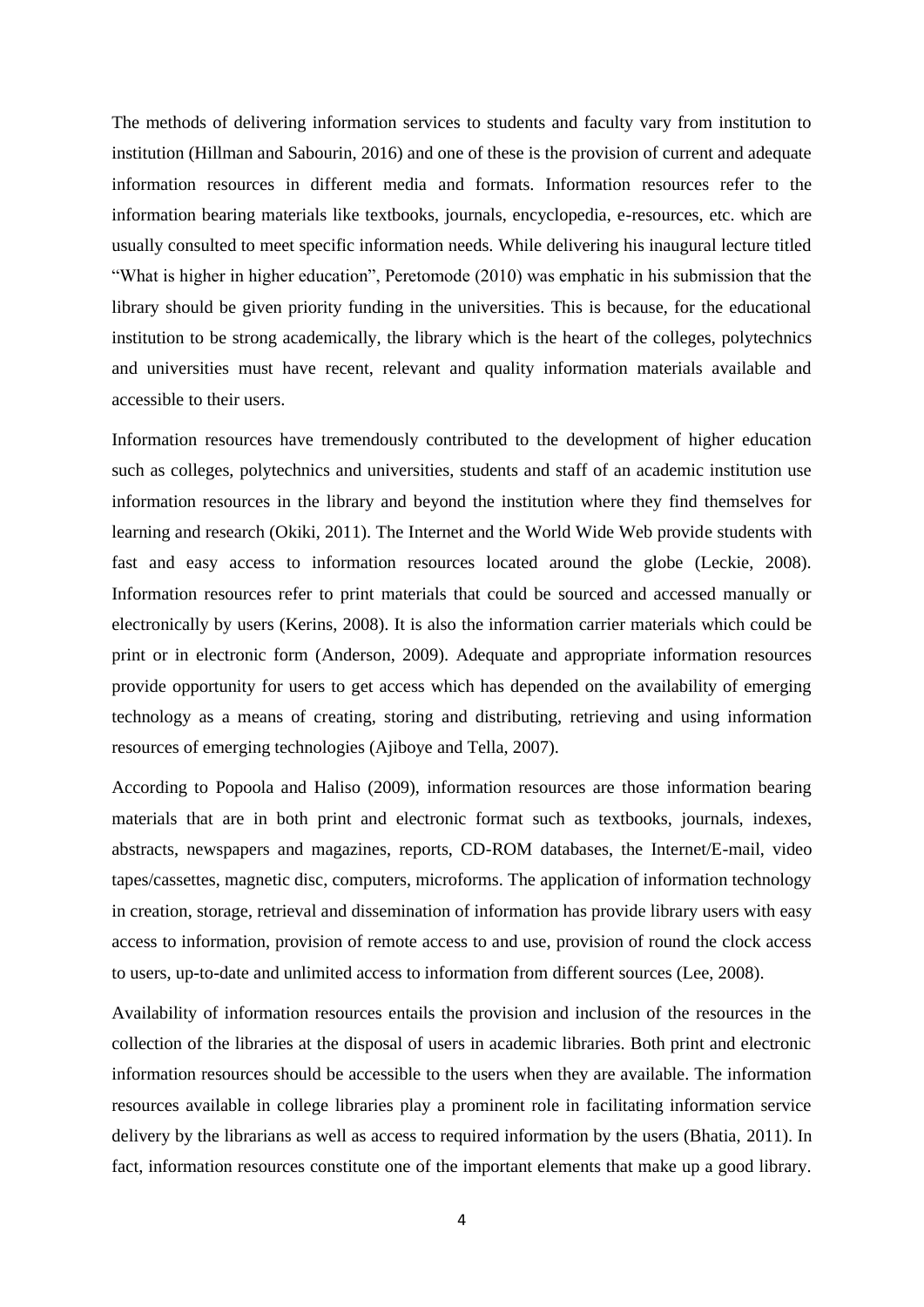Either lack of or inadequate provision of these resources will greatly affect the provision of information services by the librarians. Thus, it is the primary responsibility of the library to make available adequate information resources that will enable the staff to carry out effective information service delivery to meet the growing needs of the user community.

Bhatia (2011) noted that it is equally important to be familiar with the use and exploitation of the information resources for quick and effective usage for promotion of academic excellence in the college. Awana (2008: p.481) buttressed this point by maintaining that:

*Adequate supply and availability of up-to-date relevant reading textbooks, journal and reference materials to aid users in their academic pursuit, will attract users to an academic library. Adequate supply and availability of materials must be matched with accessibility by users.*

Apart from the printed resources, the electronic resources available in academic libraries also play a prominent role in facilitating quick information service delivery by the library staff as well as easy access to required information by the users. Such e-resources like E-books, e-journals, OPACs and online databases are gradually replacing the importance and usage of print media (Bhatia, 2011). Therefore, it becomes highly imperative for both the staff and users of the library to develop ICT skills for effective usage and exploitation of the resources to promote research and academic activities.

The success of any library information delivery in this Information Age relies greatly on the nature of information resources available, and also how readily available these resources are to the users of the library. It is, however, regrettable that academic libraries in Nigeria, and college libraries in particular are still lagging behind in terms of information resource availability which could facilitate effective information delivery to the user community.

Without information resources, libraries cannot carry out their primary function of information delivery while the users cannot feel satisfied. Unfortunately, most college libraries in Nigeria today cannot really boast of adequate information resources that can serve the needs of the user community. In most cases, the available information resources are not usually current, insufficient and are grossly inadequate compared to the user population of the institution. It is also observed that the resources of these libraries are largely prints with little or no provision for electronic resources like e-journals, e-books, and electronic databases like JSTOR, AGORA, ERIC, EBRARY and others. Many academic libraries including the colleges are gradually losing their users to the world of Google and online-based electronic resources which the users now rely on for current information resources anywhere and anytime with little or no restriction of access. This can be attributed to insufficient information service delivery to users.

#### **Statement of the Problem**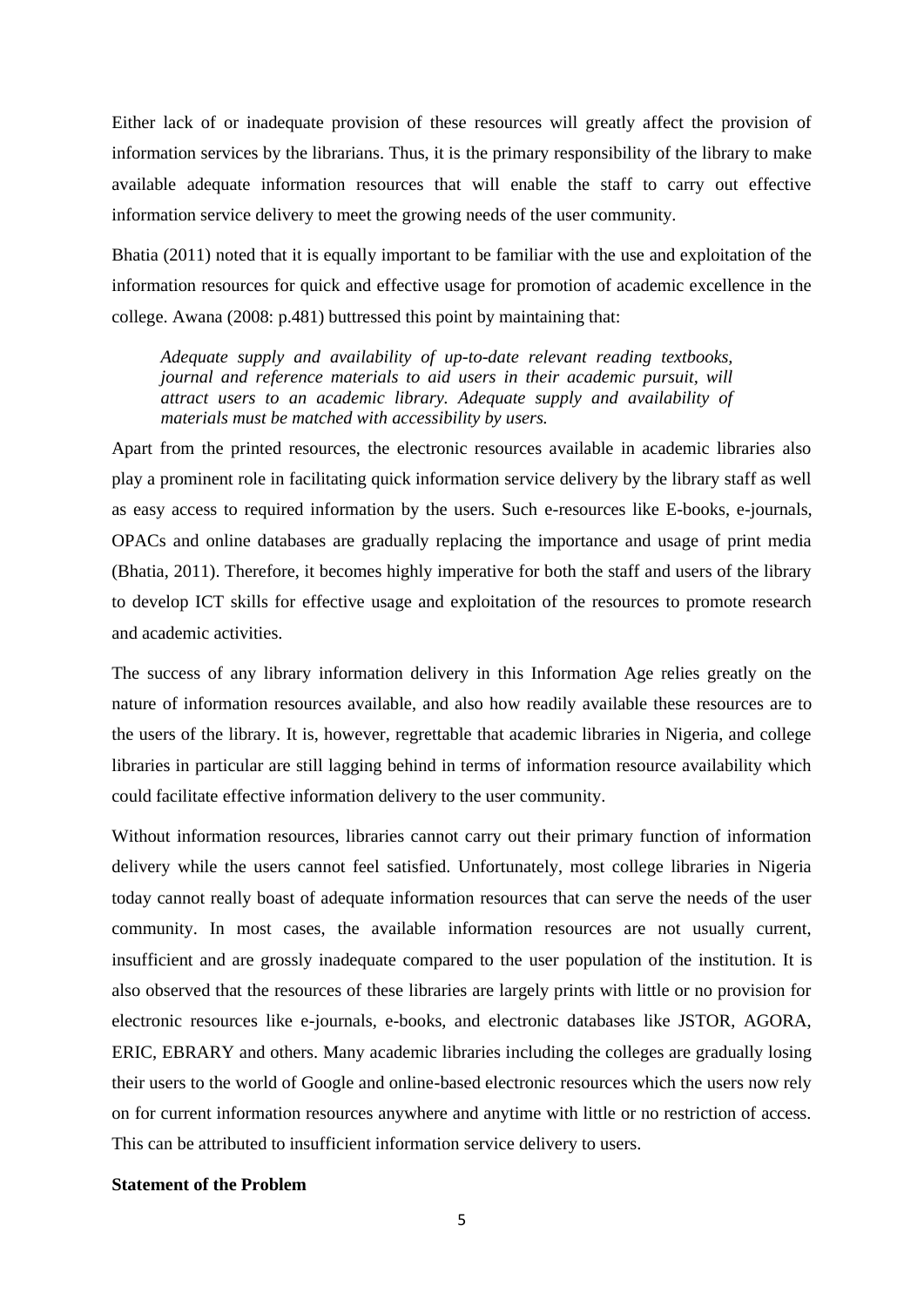Information resources are very indispensable in any library, and most especially in this  $21<sup>st</sup>$ century where there is a continuous explosion of information globally and knowledge is said to double every 4years. These resources which mostly come in form of prints and electronic form the basis of quality information service delivery. Without information resources, libraries cannot carry out their primary function of information delivery while the users will not feel satisfied. Many academic libraries including the colleges are gradually losing their users to the world of Google and online-based electronic resources which the users now rely on for current information resources anywhere and anytime with little or no restriction of access. The researcher tends to evaluate how the quality of service availability affects service delivery of information. This study, therefore, investigates how information resources availability affects information delivery in college libraries in Lagos and Oyo states, Nigeria

#### **Objectives of the study**

The main objective of the study was to investigate 21<sup>st</sup> Century Education: Information Resources Availability and Information Service Delivery in Nigerian College Libraries Towards National Development. The specific objectives are to:

- 1. Define the concept definition of Education in the  $21<sup>st</sup>$  century
- 2. find out the types of information resources available in college libraries;
- 3. ascertain the frequency of use of available information resources by users in college libraries;
- 4. examine the forms of information service delivery in college libraries;
- 5. find out the influence of availability of information resources on information delivery in college libraries.

## **Research questions**

The following are the research questions for the study:

- 1. what do we mean by  $21<sup>st</sup>$  century education?
- 2. What are the types of information resources available in college libraries?
- 3. What is the frequency of use of information resources in college libraries?
- 4. What are the forms of information service delivery in college libraries?
- 5. What is the influence of information resources availability on information service delivery in the college libraries?

#### **Literature Review**

#### **Nature of the 21st century**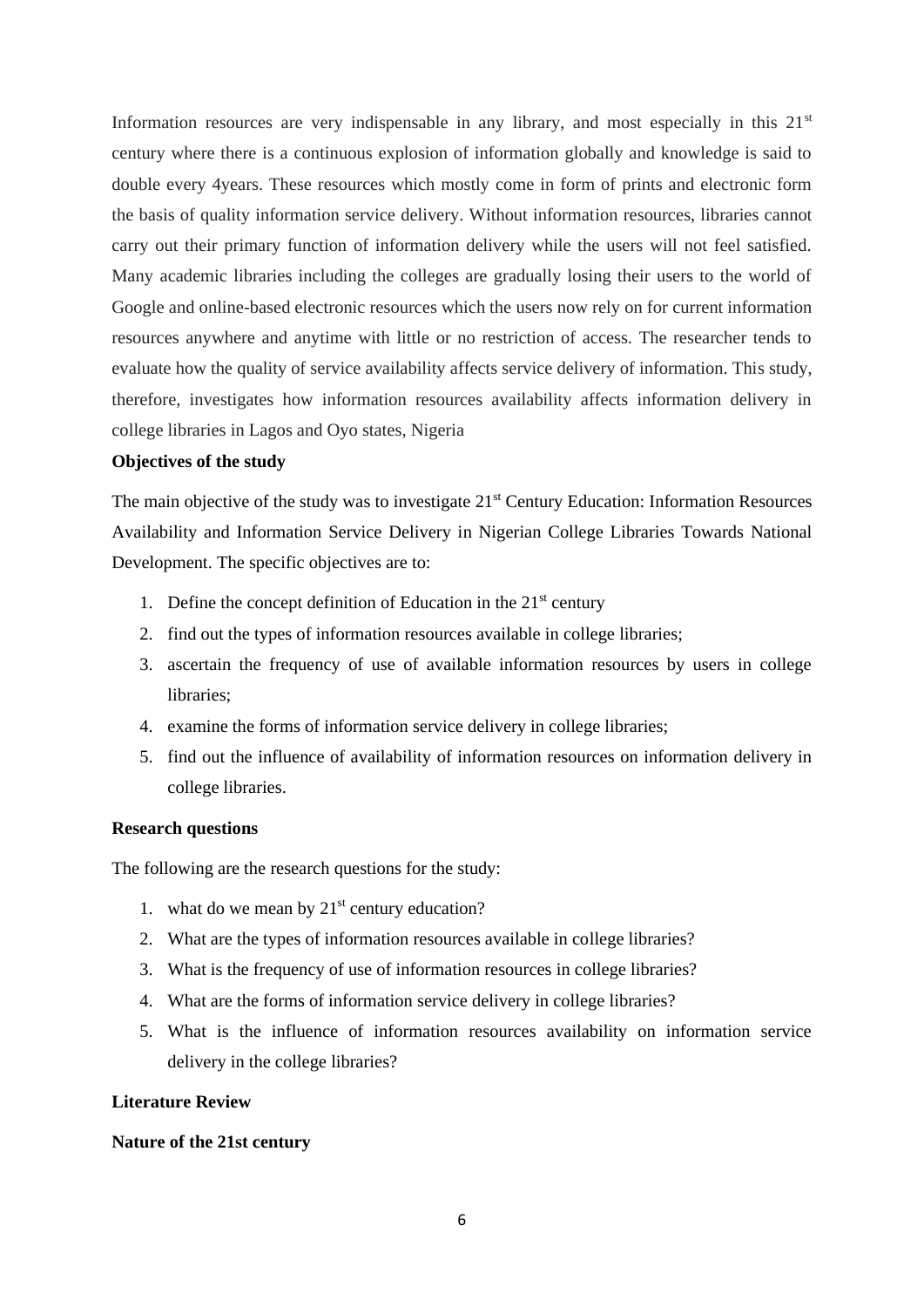In the 21st century academic library, the emergence of ICT has redefined the library's role. Print materials are no longer sufficient to store information. CDROM databases, electronic document delivery, automated cataloguing, circulation systems and online information retrieval (OPAC) have become the order of the day. Eguavoen (2011) citing Ostrow (1998) admits that the advent of the internet , digitization and the ability to access library and research materials from remote locations have also created dramatic changes by the end of the 20th century. Ramzan (2004) asserts that developments like expert systems, wireless networks, virtual collections, interactive Web interfaces, virtual reference services, and personal Web portals bring about greater changes since the start of the new millennium. Moghaddam (2009) is of the view that as information technologies, information systems and information networks have been developing. This century has also witnessed a dramatic change in users' information seeking pattern. Byamugisha (2010) adds that the patrons' expectations for a distance service delivery across library services have increased; patrons have come to expect a wide variety of automated push and or pull services from libraries and from a distance.

Nigerian academic libraries in the 21st century are gradually changing to fit into their clients' information seeking patterns. The situation has brought about the establishment of digital libraries to compliment traditional ones. This is evidenced in the attempt to digitize library resources to cater for the information needs of new generation users that is, the 21st century library users who exhibit much dexterity in using new sources and new technologies.

#### **The Role of Education in the 21st Century**

Our world is changing, and as the world evolves, the challenge is more on how we prepare ourselves and the next generation on the challenges that comes with the new world and what is expected of them for this new world we need to change the way we educate them. The challenge therefore is more on how we must create a curriculum that will be able to meet the information needs and help students connect with the world and understand the issues that our world faces.

As the century unfolds, schools in the 21st century will more and more become nerve centers, a place for teachers and students to connect with those around them and their community. Teachers in this new environment will become less instructors and more orchestrators of information, giving students the ability to turn knowledge into wisdom.

In order to educate in the 21st century, Information professionals need to cultivate and maintain the student's interest in the material by showing how this knowledge applies in the real world. They must also try to increase their student's curiosity, which will help them become lifelong learners. Next they should be flexible with how they teach and give learners the resources to continue learning outside of school.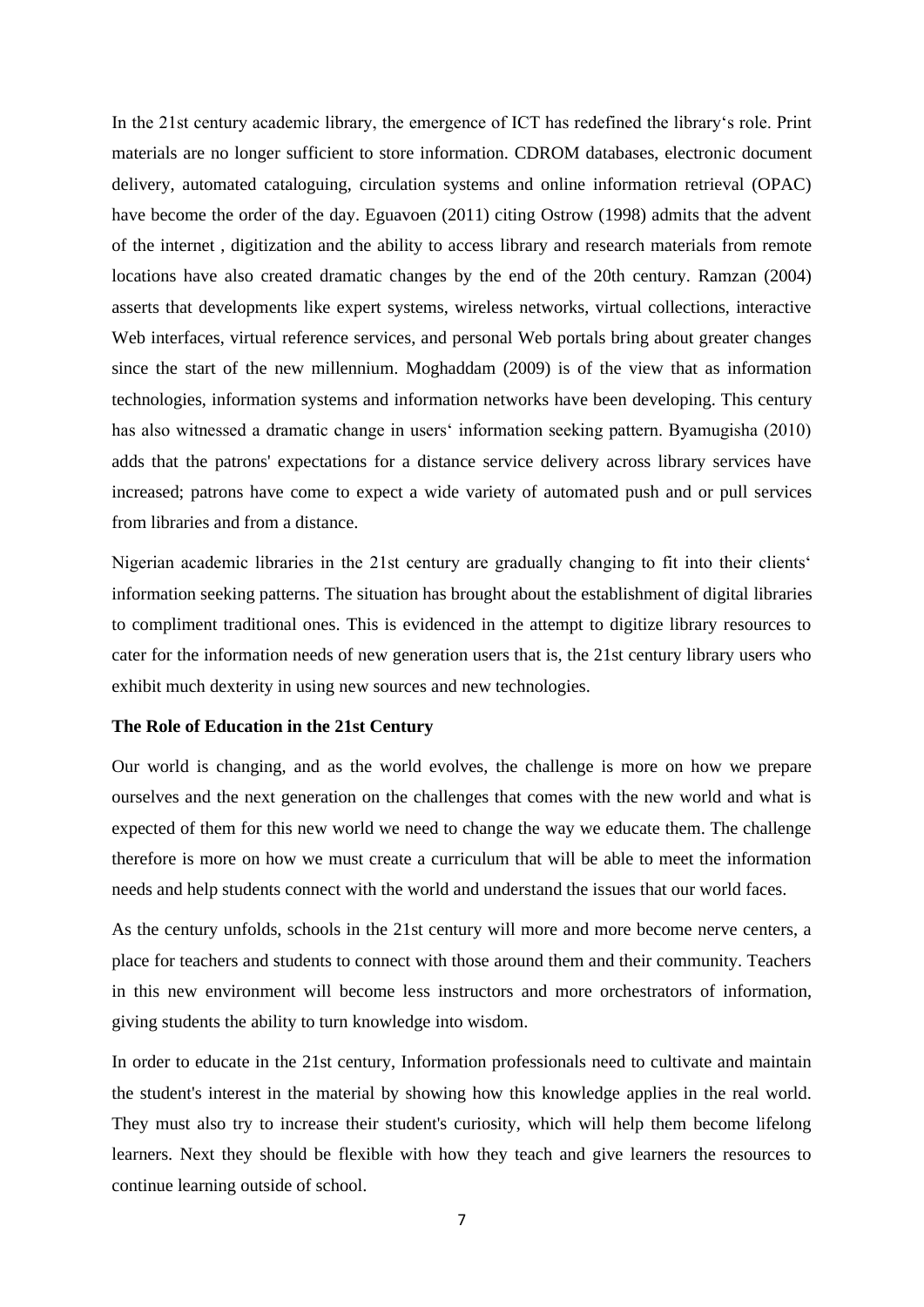As the century evolves, there are many skills that users will need in order to be successful in the 21st century. Here are a few of the most important 21st century skills:

- Ability to collaborate, work in teams
- Critical thinking skills
- Oral presentation skills
- Written communication skills
- Ability to use technology
- Willingness to examine civic and global issues
- Ability to conduct research to learn about issues and concepts
- Chance to learn about new career opportunities
- Functional numeracy and literacy
- Technological literacy Communications and media literacy

In all these skills, the most important as the century evolves would be the Information literacy skills; the ability of users to source, evaluate, analyse, use and reference information materials with less difficulties.

In the 21st century, the world is changing and becoming increasingly complex as the flow of information increases and becomes more accessible day by day. The world is radically more different than it was just a few years ago, hard to imagine that it's such a short period of time the world and its people, economies and cultures have become inextricably connected, driven by the Internet, new innovations and low-cost telecommunications technology. A computer is a must, to be a successful student, in this modern age, all the required information and communication is accessible online and the library is at the centre of it all.

#### **Availability of information resources in college libraries**

The major aim of any college library is to make available resources that will support the intellectual activities of its parent institution. Libraries must, therefore, strive to make information resources available for its patrons willing to develop themselves intellectually. Rathinacapathy (2005) posited that library is an important intellectual resource of the academic community and helps them to fulfill the curriculum requirements and to promote studies and research. Ahuauzu (2002) also stated that the library includes the totality of human and organised material resources available in both book and non-book format for providing and obtaining needed information.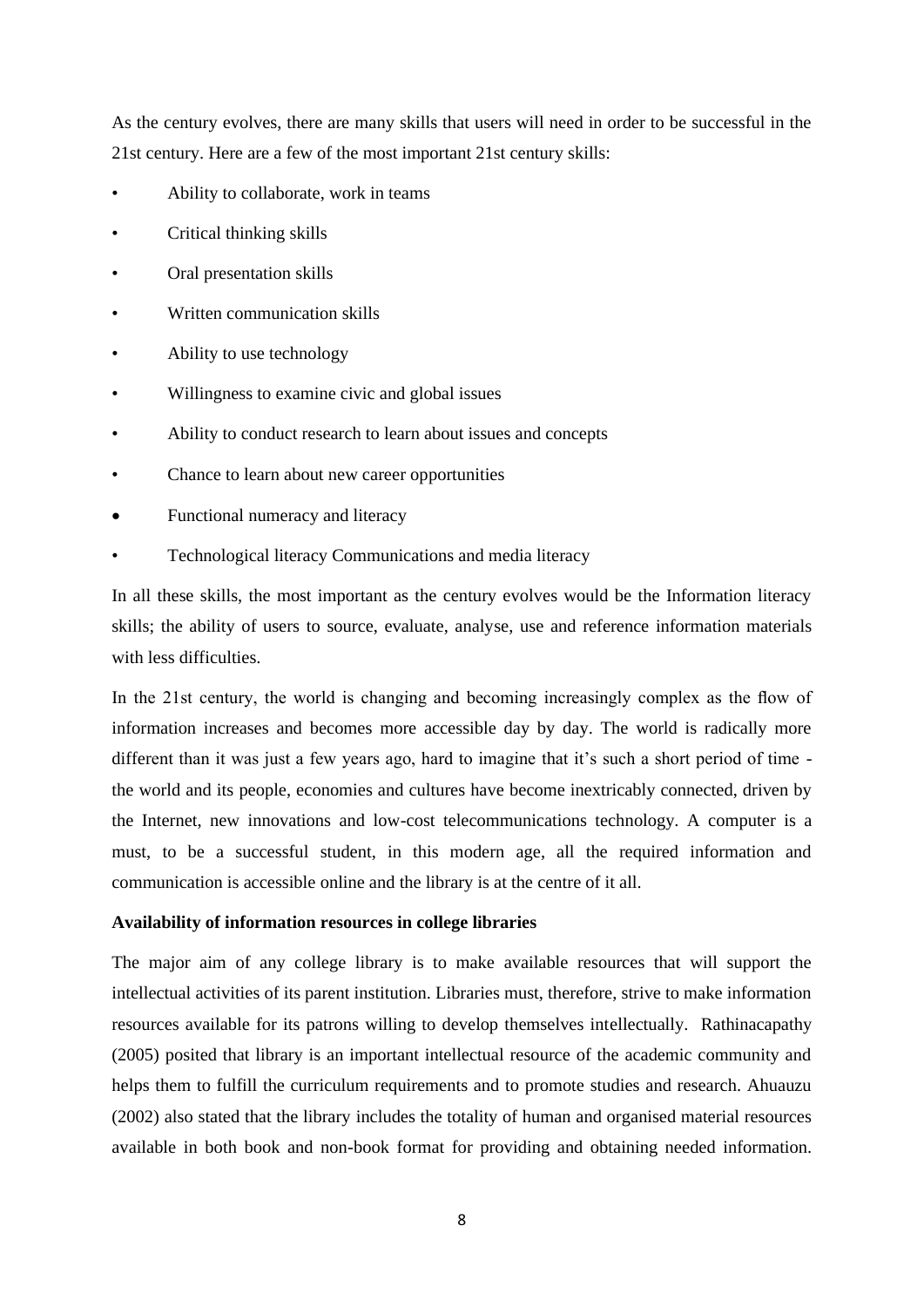Fayose (2000) identified library resources as those materials which enable libraries to carry their function out effectively. They are made up of books and other information bearing media.

Muteshewa (2004) revealed that traditional libraries stored different types of information resources in different formats in buildings. Various tools and guides to locate these resources were available only when a patron physically visited the library. The situation has now changed and access to these guides has become paramount. He asserted that with the advent of computers and telecommunication technologies, libraries and information services can provide access to these resources through work-stations like PCs and terminals that are in patron's offices, as well as in the Library. Information resources in college libraries includes electronic information resources, electronic data bases, textbooks, journals, newspapers, electronic books and journals, magazines, encyclopedias, dictionaries, project, thesis and dissertations.

Ogunyade (2001) argued that libraries need to be supplied with the right materials before they can be utilised. It is then that libraries can contribute to the advancement of knowledge not only through provision of information resources but also by ensuring effective use of the resources. On electronic information resources, Ogunyade further opined that the electronic information resources in libraries have revolutionised the way in which information is gathered, processed and communicated to users. Siddiqui (1998) cited in Ogunyade and Obajemu (2006) supported that the advent of electronic data during the last half of the 20th century has revolutionised the processing and distribution of information resources and its uses in the libraries, it has helped in the growth and development of the libraries in her bid to provide efficient services to the users.

Library is one of those resources which are essential to support and strengthen the educational quality. Over the centuries, libraries are the source of keeping and distributing the information through books, journals, reference and other resources that are used by students and staff in their teaching and learning process. However, library resources are the most ignored area in higher institutions because there is hardly any disagreement that the libraries are deficient in information materials available for supporting teaching and learning activities (Jamil, Tariq and Jamil, 2013).

Successful educational system depends exhaustively on the availability of information sources and services which further promotes its accessibility and utilisation. In this regard, academic libraries are providing knowledge and information resources for teaching, learning and research. Academic libraries are rapidly supporting and encouraging adapting new form of teaching and learning exercises. For example group projects, group study, team work and activity-based learning and assignments (Edward and Fisher, 2002). The efficient and effective provision of library resources can have positive impact on academic achievement (Williams, Wavell and Coles, 2001).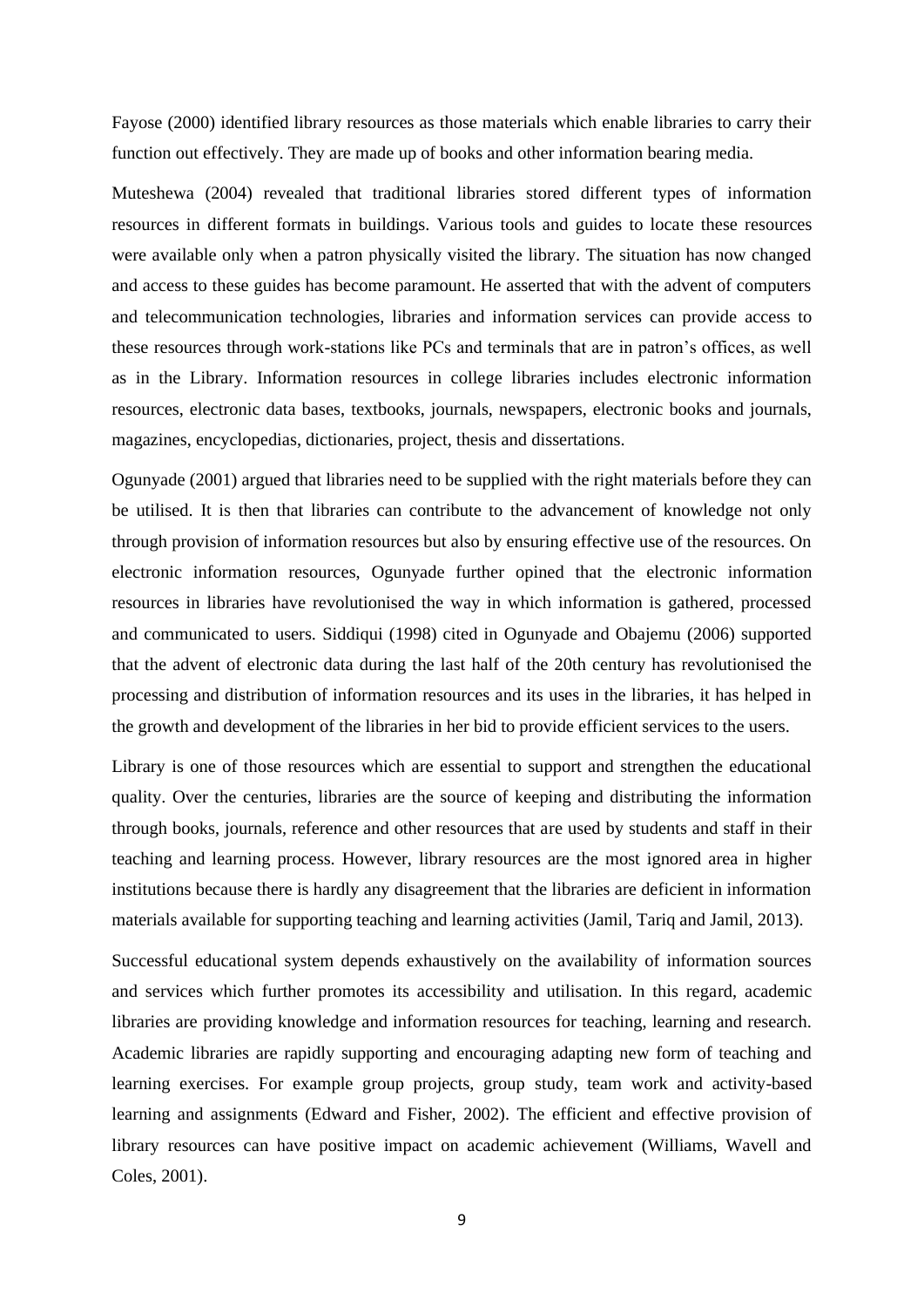Adeoye and Popoola (2011) highlighted the effectiveness, availability, accessibility and use of library and information resources in their study. They explained that, for effective learning process, learners must have access to necessary information materials and resources. These resources might be in tangible (i.e., printed resources) and intangible (i.e., electronic resources) format. They express that librarian is responsible for providing the right information to the right person at the right time. Adeoye and Popoola (2011) added that library information resources can be in both printed and electronic formats including textbooks, journals, indexes, abstracts, newspapers, magazines, reports, CD-ROM databases, internet, email, video tapes/cassettes, diskettes, computers and microforms. Lance, Rodney & Hamilton-Pennell (2005), therefore, divided library resources into two categories i.e., traditional printed material or resources and non-printed or electronic resources.

Hamade & Al-Yousef (2010) investigated the use of information resources by LIS graduate students in Kuwait University. The study used the bibliometric method of citation count of the references found in the literature review papers of LIS graduate students by identifying the preferred form of publications, retrieval method, time span, subject distribution, and the most cited journals. The study found that majority of the students used journal articles, web pages, and books as the most preferred form of resources. Their preferred method of retrieval was the printed format while the time span of the most used citations was from three to ten years. The students mostly used traditional library journals such as Bulletin of MLA, Library Review, The Electronic Library, Library Management, and College and Research Libraries.

Jirjwong and Wallin (2002) identified various form of electronic resources such as on-line databases, online public access catalogs (OPAC), e-conference, e-mail discussion, full- text databases, books, scholarly websites, pre-print archives and bulletin boards. Some of these sources are available in few university libraries and cyber-café in Nigeria. Oyewusi and Oyeboade (2009) also found out electronic data bases, OPAC, close circuit TV (CCTV), ejournal, microfilm and facsimile were not accessible for use in Ladoke Akintola University of Technology, Nigeria. They further noted that the university has not been able to acquire the electronic resources because of financial constraints.

#### **Information service delivery in college libraries**

Information service delivery is concerned with the supply of information to the users on demand either in print or non-digital form. Kuteyi (2012) described information service delivery as the set of information services provided by the library to its users in order to meet their various and diverse needs. Such services include reference services, referral services, document delivery, current awareness services, selective dissemination of information, bibliographic searching,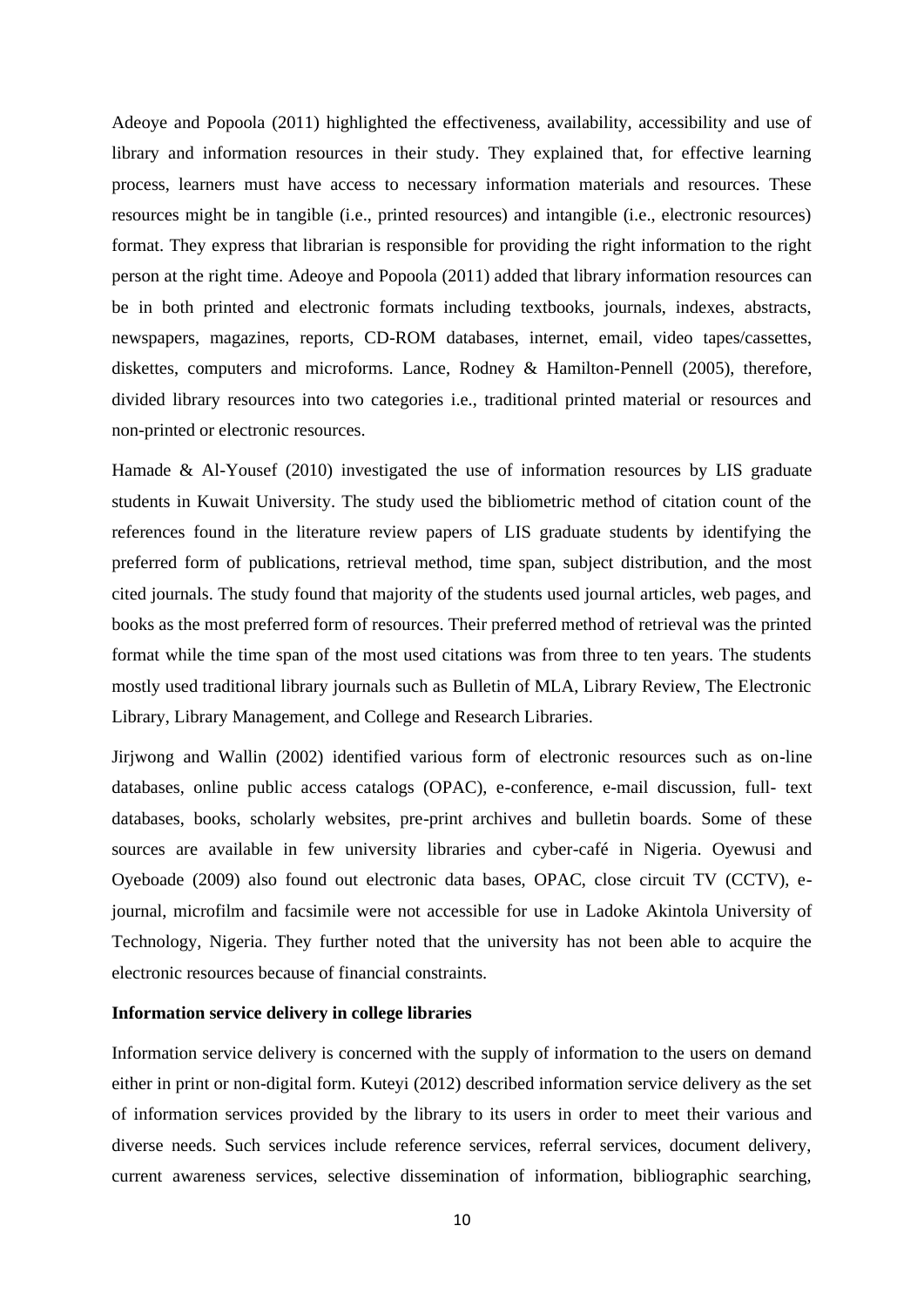lending services, interlibrary loan, internet access, etc. Nevertheless, the effective provision of this set of information services to the public can only be possible with the availability of relevant and up-to-date information materials in various formats. As academic libraries are to students, lecturers and researchers, so are the public libraries to the general public.

The main purpose of library information delivery is to satisfy the information needs of the user, it is difficult to provide all the documents required by the user from their own collection as well as from centralized collection. A high satisfaction level depends not only on the availability of required information that offer services but also ability of the library to locate the documents and supply it from elsewhere as quickly as possible (Singh, 2013).

Ikolo (2015) examined users' satisfaction with library services at the Delta State University main Library, Abraka, Delta State. The objective was to find out if users are satisfied with the services, facilities, the library environment, information sources and staff of the library. The findings revealed that the services offered at the Delta State University are inadequate and below average. Most users were satisfied with the availability of information sources in the library but also registered that most of these information sources are not available for loan. The findings also showed that there is a significant relationship between the assessment of library collection by users and their satisfaction with information sources. The library environment is clean and the reading carrels are adequate but, there are no effective lightening and toilet facilities.

Kaur & Manhas (2008) conducted a survey on "use of internet services and resources in the Engineering Colleges of Punjab, Haryana and Himachal Pradesh. The survey revealed that the majority of the respondents, i.e. 65.6%, access the Internet from college or their workplace. More than 75% of the respondent's use the Internet services mainly for educational and research purposes. More than 70% of the respondents feel that the Internet is useful, informative, easy to use, inexpensive and time saving.

Adebayo (2009) was of opinion that more dynamic, challenging and practical user-friendly services such as current awareness services, selective dissemination of information, literature searching, indexing and abstracting and functional ICT services should be given priority. Adeogun (2006) opined that the value of information service in the present information dispensation is not possessing information but in providing access to it, and more importantly in developing the organisational and technological capabilities in the end-user to be able to identify, access, sift and determine the authenticity and validity of information. Omekwu (2007) emphasised that in an environment of change and reform, information professionals should be proactive rather than reactive in library and information delivery.

#### **Appraisal of literature review**

11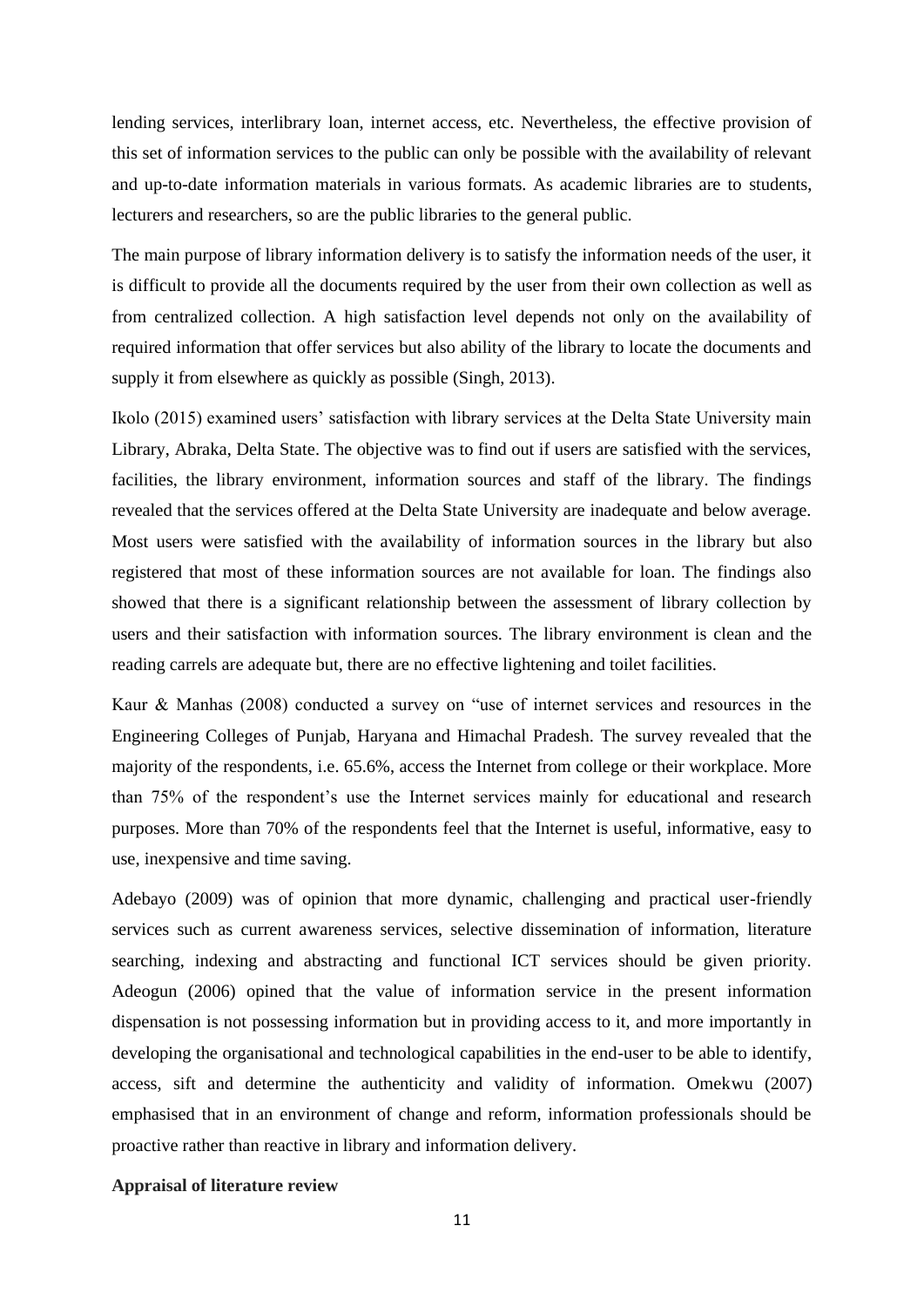The literature revealed that much research has been done on information resources availability in college libraries as well as ICT skills of both library staff and users, but most of these works centred on academic libraries. There is a dearth of literature on ICT skills and use of information resources while there was little or no literature concerning states like Oyo and Lagos, which are both in the South-west zone of Nigeria. The available literature on electronic information resources, ICT skills and academic library services in Nigeria and other countries were found to be very relevant to this study. The literature showed that ICT has really been applied in almost every aspect of library operations while the ICT skills are prerequisites for effective service delivery. However, there is little empirical work on resource availability and information service delivery in college libraries in South-west Nigeria, and this study is, therefore, expected to fill this gap in the literature.

#### **Methodology**

The survey research design was used for this study. The population for the study comprised 4,689 registered library users and 73 library staff from two colleges in Oyo and Lagos States. The stratified / proportionate sampling technique was adopted for this study. The selected colleges were Emmanuel Alayande College of Education (EACOED), Oyo State and Yaba College of Technology, Yaba, Lagos State. The sample was selected based on the proportion of users in each of the library. Thus, ten percent of registered users in each selected library was randomly selected to have a sample size of 469 respondents while the total enumeration was used for the staff due to their small size. This sample size is justified by Gay (1987) who suggested a sample size of 10% of large population as minimums.

Questionnaire was the main instrument used for data collection for this study. The reliability of the instrument was determined by pretesting 30 copies of the questionnaire on the users at the College of Education (Special) Oyo that shares similar characteristics with the target respondents. The analysis of this pilot study measures the reliability of the instrument. The reliability of all scales was probed by computing a cronbach's alpha with the coefficient correlation 0.87. The Statistical Package for the Social Sciences (SPSS) was used to analyse the data collected through the questionnaire. Descriptive statistics such as frequencies, percentages, mean and standard deviation were used for analysing the research questions.

# **Results and Discussion**

The results of the findings are presented based on the research questions.

# **Research question 1: What are the types of information resources available in the college libraries?**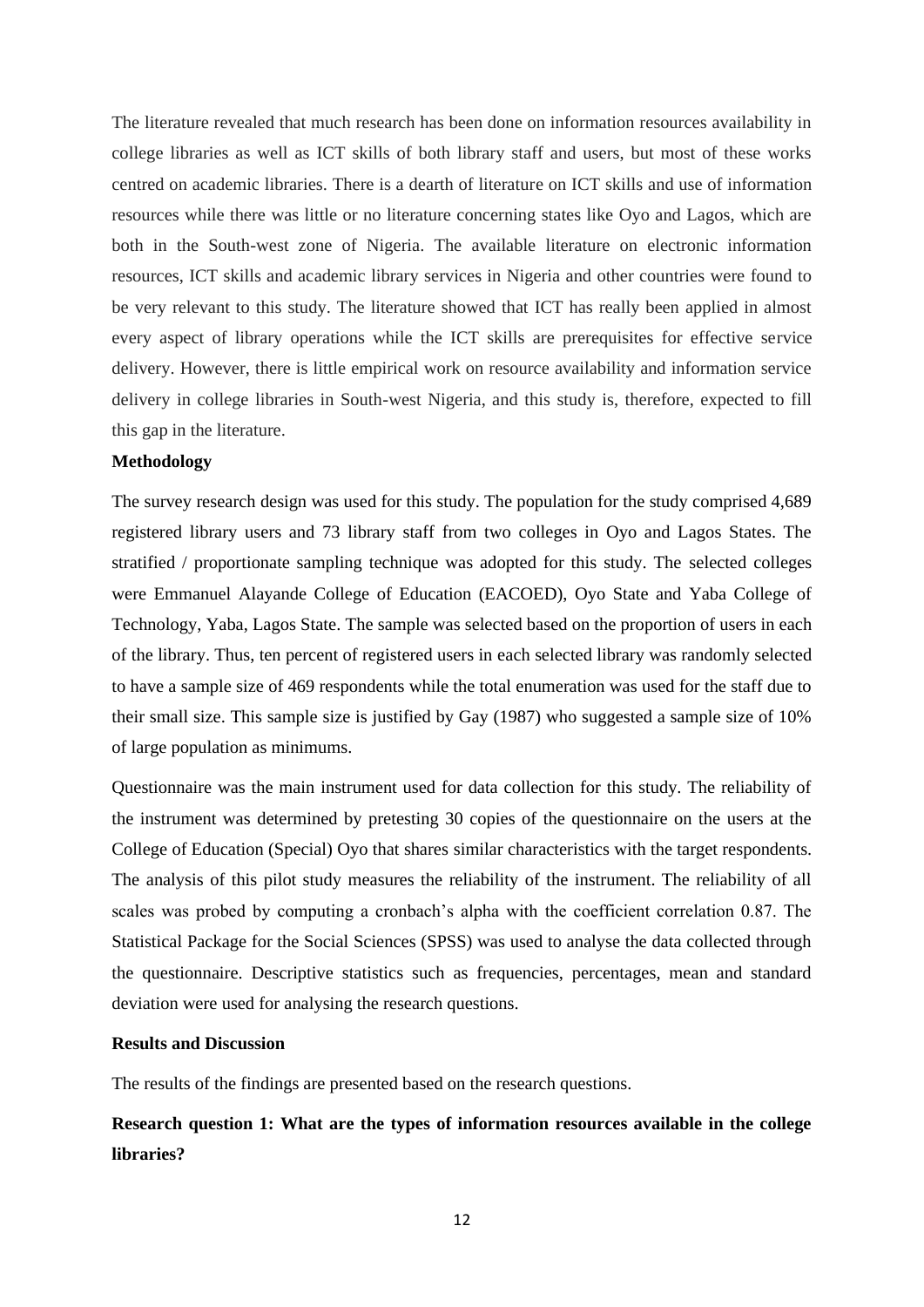The data representing the types of information resources available in the college libraries is presented in Table 1

| $S\backslash N$ | <b>Information resources available</b> | HA    | $\mathbf{A}$ | FA    | NA             | <b>Mean</b> | S.D   |
|-----------------|----------------------------------------|-------|--------------|-------|----------------|-------------|-------|
| a.              | <b>Textbooks</b>                       | 285   | 152          | 32    | 3              | 3.52        | .651  |
|                 |                                        | 60.4% | 32.2%        | 6.8%  | $.6\%$         |             |       |
| $b$ .           | Electronic information resources       | 278   | 124          | 62    | 8              | 3.42        | .781  |
|                 |                                        | 58.9% | 26.3%        | 13.1% | 1.7%           |             |       |
| c.              | Printed dictionaries                   | 242   | 155          | 63    | 12             | 3.33        | .801  |
|                 |                                        | 51.3% | 32.8%        | 13.3% | 2.5%           |             |       |
| d.              | Printed encyclopedias                  | 229   | 152          | 65    | 26             | 3.24        | .888  |
|                 |                                        | 48.5% | 32.2%        | 13.8% | 5.5%           |             |       |
| e.              | Electronic databases                   | 182   | 209          | 74    | $\overline{7}$ | 3.20        | .750  |
|                 |                                        | 38.6% | 44.3%        | 15.7% | 1.5%           |             |       |
| f.              | Printed journals                       | 183   | 202          | 70    | 17             | 3.17        | .808  |
|                 |                                        | 38.8% | 42.8%        | 14.8% | 3.6%           |             |       |
| g.              | Printed newspapers                     | 207   | 162          | 72    | 31             | 3.15        | .912  |
|                 |                                        | 43.9% | 34.3%        | 15.3% | 6.6%           |             |       |
| h.              | Printed magazines                      | 154   | 253          | 49    | 16             | 3.15        | .737  |
|                 |                                        | 32.6% | 53.6%        | 10.4% | 3.4%           |             |       |
| i.              | Printed<br>projects,<br>theses<br>and  | 211   | 151          | 81    | 29             | 3.15        | .918  |
|                 | dissertations                          | 44.7% | 32.0%        | 17.2% | 6.1%           |             |       |
| j.              | Electronic journals                    | 197   | 140          | 64    | 71             | 2.98        | 1.076 |
|                 |                                        | 41.7% | 29.7%        | 13.6% | 15.0%          |             |       |
| k.              | Electronic books                       | 132   | 145          | 124   | 71             | 2.72        | 1.032 |
|                 |                                        | 28.0% | 30.7%        | 26.3% | 15.0%          |             |       |

**Table 1: Types of information resources available** 

Source: Field Survey, 2017

**Table 1** shows that majority of the respondents 437(92.6%) indicated that textbooks were available in the college libraries which also has the highest mean score of X=3.52. About 402 respondents representing 85.2% indicated electronic information resources (X=3.42). The least of the respondents  $277(58.7%)$  indicated electronic books with the least mean score of  $X=2.72$ . This result implies that information resources in both print and non-print formats were available in the college libraries. Some of these resources also included dictionaries, encyclopedias, journals, newspapers, projects, theses and dissertations, etc.

# **Research question 2: What is the frequency of use of information resources in college libraries?**

The data representing the frequency of use of information resources is presented in Table 2

**Table 2: Frequency of use of information resources** 

| $S\backslash N$ | <b>Frequency</b> of   | use of | <b>Daily</b> | At least   Weekl | Occasi   Rarel | $\sim$   Never $\sim$ | Mea |  |
|-----------------|-----------------------|--------|--------------|------------------|----------------|-----------------------|-----|--|
|                 | information resources |        |              | twice            | onally         |                       | n   |  |
|                 |                       |        |              | per              |                |                       |     |  |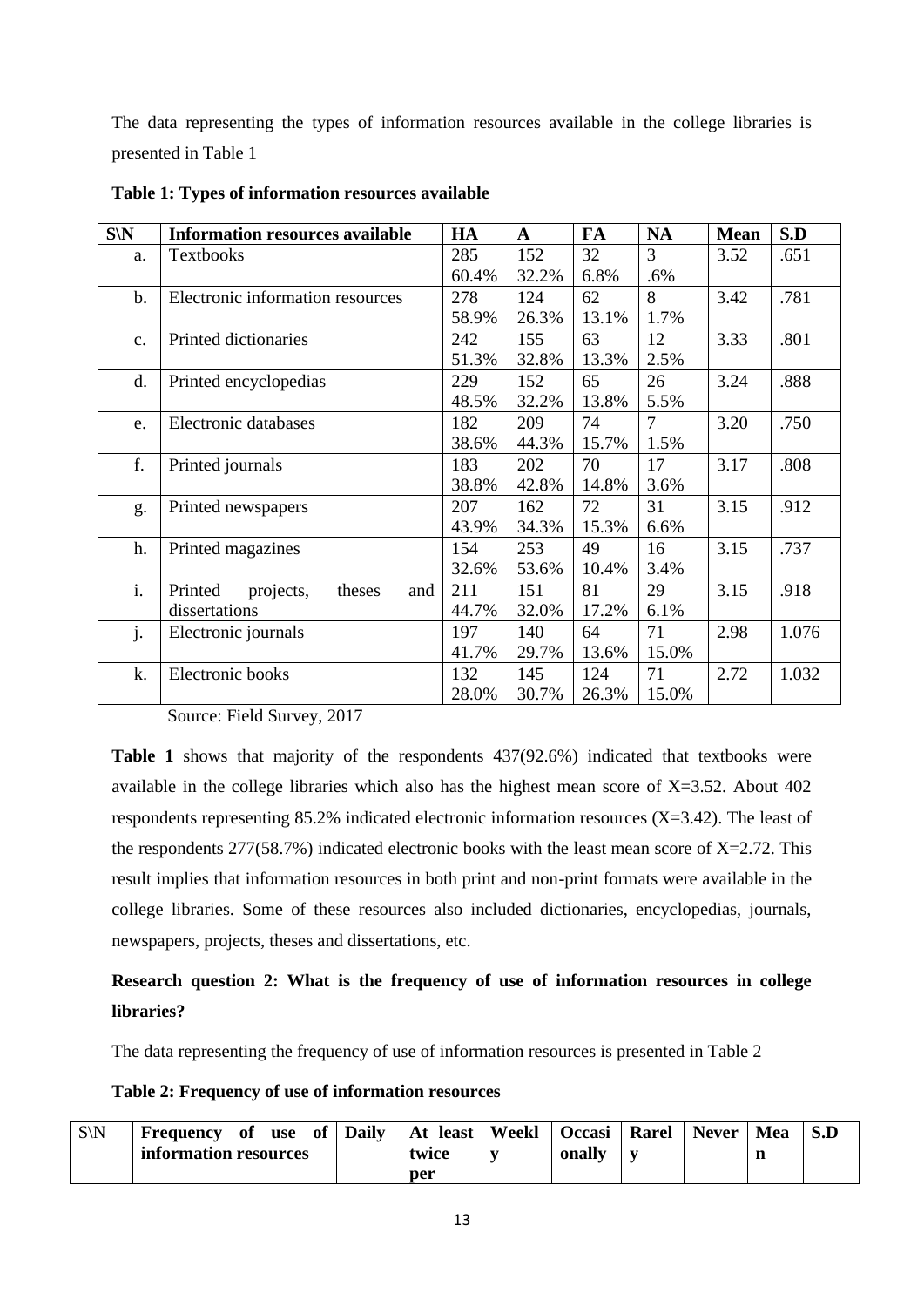|    |                             |       | week  |       |       |      |      |      |                  |
|----|-----------------------------|-------|-------|-------|-------|------|------|------|------------------|
| a. | <b>Textbooks</b>            | 225   | 106   | 79    | 54    | 5    | 3    | 5.02 | 1.14             |
|    |                             | 47.7% | 22.5% | 16.7% | 11.4% | 1.1% | .6%  |      |                  |
| b. | Printed newspapers          | 242   | 85    | 59    | 48    | 25   | 13   | 4.92 | 1.40             |
|    |                             | 51.3% | 18.0% | 12.5% | 10.0% | 5.3% | 2.8% |      | $\overline{0}$   |
| c. | information<br>Electronic   | 220   | 129   | 36    | 45    | 19   | 23   | 4.88 | 1.43             |
|    | resources                   | 46.6% | 27.3% | 7.6%  | 9.5%  | 4.0% | 4.9% |      | $\overline{4}$   |
| d. | Printed dictionaries        | 197   | 93    | 77    | 76    | 21   | 8    | 4.75 | 1.38             |
|    |                             | 41.7% | 19.7% | 16.3% | 16.1% | 4.4% | 1.7% |      | $\overline{0}$   |
| e. | Printed journals            | 179   | 112   | 65    | 68    | 40   | 8    | 4.63 | 1.41             |
|    |                             | 37.9% | 23.7% | 13.8% | 14.4% | 8.5% | 1.7% |      | 3                |
| f. | Electronic databases        | 122   | 142   | 105   | 54    | 39   | 10   | 4.47 | 1.32             |
|    |                             | 25.8% | 30.1% | 22.2% | 11.4% | 8.3% | 2.1% |      | $\overline{2}$   |
| g. | Printed projects,<br>theses | 161   | 98    | 78    | 59    | 46   | 30   | 4.40 | 1.61             |
|    | and dissertations           | 34.1% | 20.7% | 16.5% | 12.5% | 9.7% | 6.4% |      | 5                |
| h. | Printed magazines           | 152   | 103   | 84    | 59    | 38   | 36   | 4.35 | 1.58             |
|    |                             | 32.2% | 21.8% | 17.8% | 12.5% | 8.1% | 7.6% |      | 9                |
| i. | Printed encyclopedias       | 141   | 102   | 92    | 56    | 45   | 36   | 4.30 | 1.61             |
|    |                             | 29.9% | 21.6% | 19.5% | 11.9% | 9.5% | 7.6% |      | 9                |
| j. | Electronic books            | 136   | 100   | 88    | 59    | 47   | 42   | 4.20 | 1.63             |
|    |                             | 28.8% | 21.2% | 18.6% | 12.5% | 10.0 | 8.9% |      | $\boldsymbol{0}$ |
|    |                             |       |       |       |       | $\%$ |      |      |                  |
| k. | Electronic journals         | 113   | 100   | 86    | 51    | 64   | 58   | 3.94 | 1.71             |
|    |                             | 23.9% | 21.2% | 18.2% | 10.8% | 13.6 | 12.3 |      | 1                |
|    |                             |       |       |       |       | $\%$ | $\%$ |      |                  |

# Source: Field Survey, 2017

As shown in Table 2, textbooks were used by most respondents 222(47.7%) on daily basis and 106(22.5%) respondent on weekly basis. Electronic information resources were frequently used on daily basis by 22(46.6%) respondents while 29(27.3%) used it as at least twice per week. Electronic journals were the least used information resources as indicated by 113(23.9%) on daily basis while 100(21.2%) used the resources at least twice per week. It is observed that the available resources in the college libraries were frequently used by students and staff in the colleges on daily and weekly basis. These included dictionaries, journals, projects, theses and dissertations, encyclopedia, etc.

# **Research question 3: what are the forms of information service delivery in college libraries?**

The data representing forms of information service delivery in college libraries is presented in Table 3

| $S\backslash N$ | Forms of information service SA<br>delivery |       |       | D    | <b>SD</b> | <b>Mean</b> | S.D  |
|-----------------|---------------------------------------------|-------|-------|------|-----------|-------------|------|
| a.              | Staff is always on ground to $283$          |       | 155   | 29   |           | 3.52        | .661 |
|                 | answer users' queries                       | 60.0% | 32.8% | 6.1% | $.1\%$    |             |      |
| b.              | users is $273$<br>Registration of library   |       | 157   | 28   | 14        | 3.46        | .739 |

#### **Table 4.7: Forms of information service delivery in college libraries**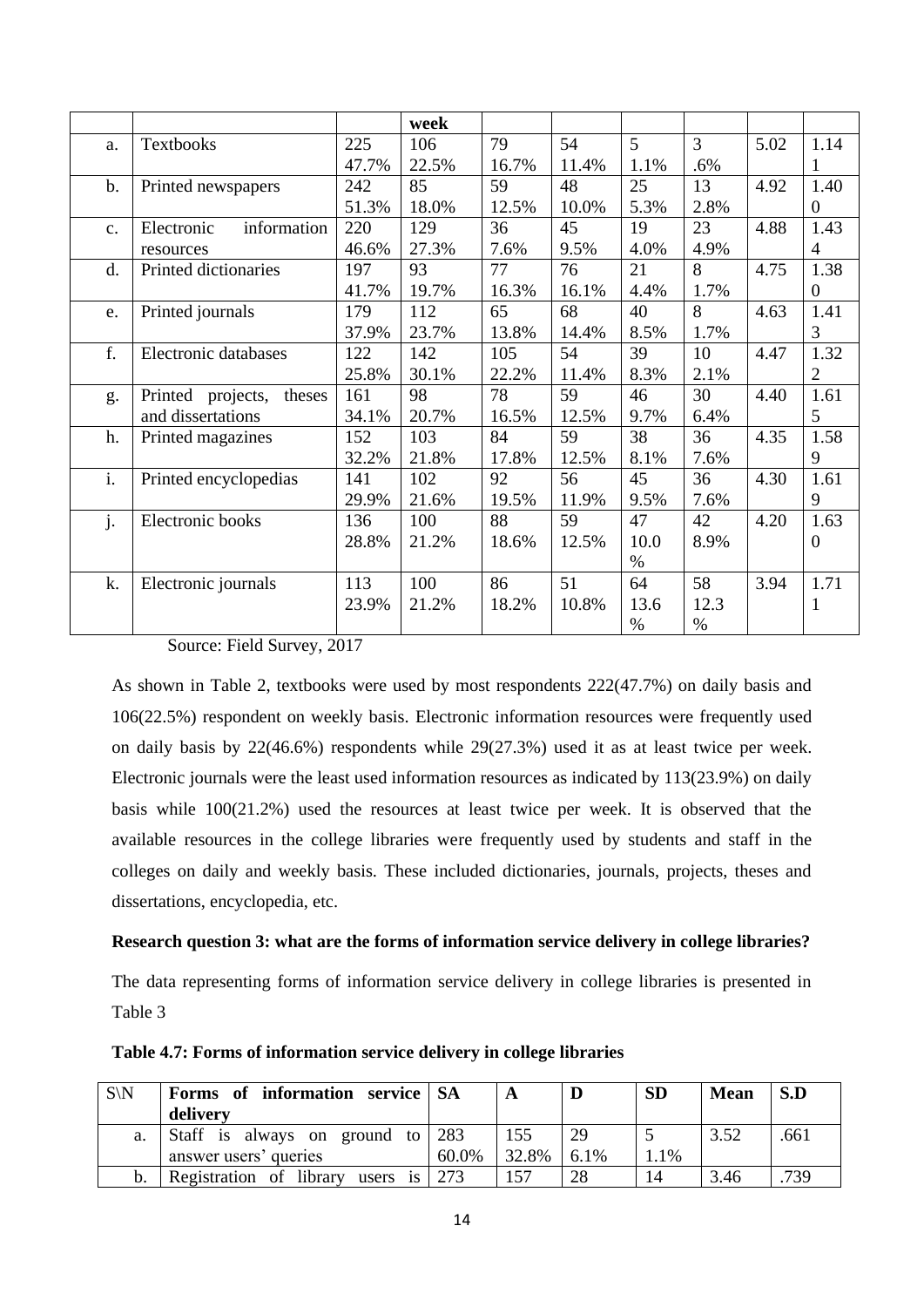|                           | timely and simple                   | 57.8% | 33.3% | 5.9%  | 3.0%           |      |      |
|---------------------------|-------------------------------------|-------|-------|-------|----------------|------|------|
| c.                        | Users are allowed to borrow books   | 228   | 217   | 24    | $\overline{3}$ | 3.42 | .620 |
|                           | for a reasonable length of time     | 48.3% | 46.0% | 5.1%  | .6%            |      |      |
| d.                        | Provision of printed books is       | 202   | 198   | 65    | $\overline{7}$ | 3.26 | .747 |
|                           | adequate                            | 42.8% | 41.9% | 13.8% | 1.5%           |      |      |
| e.                        | Online document search is easy      | 187   | 229   | 45    | 11             | 3.25 | .722 |
|                           | and convenient                      | 39.6% | 48.5% | 9.5%  | 2.3%           |      |      |
| f.                        | photocopying<br>Binding,<br>and     | 220   | 150   | 77    | 25             | 3.20 | .897 |
|                           | scanning<br>available<br>are<br>at  | 46.6% | 31.8% | 16.3% | 5.3%           |      |      |
|                           | affordable rates                    |       |       |       |                |      |      |
| g.                        | Reference services in the library   | 183   | 206   | 61    | 22             | 3.17 | .823 |
|                           | are very adequate                   | 38.8% | 43.6% | 12.9% | 4.7%           |      |      |
| h.                        | Card catalogue is available to aid  | 196   | 162   | 101   | 13             | 3.15 | .847 |
|                           | bibliographic search                | 41.5% | 34.3% | 21.4% | 2.7%           |      |      |
| $\overline{\mathbf{i}}$ . | There<br>is<br>current<br>awareness | 182   | 165   | 102   | 23             | 3.08 | .897 |
|                           | services such as alerting users on  | 38.6% | 35.0% | 21.6% | 4.9%           |      |      |
|                           | new arrivals and new services       |       |       |       |                |      |      |
| j.                        | Display and exhibition of new       | 197   | 158   | 68    | 49             | 3.07 | .990 |
|                           | resources and services are done     | 41.7% | 33.5% | 14.4% | 10.4%          |      |      |
|                           | frequently                          |       |       |       |                |      |      |
| k.                        | The library has adequate number     | 162   | 192   | 104   | 14             | 3.06 | .824 |
|                           | of journal titles to meet users'    | 34.3% | 40.7% | 22.0% | 3.0%           |      |      |
|                           | needs                               |       |       |       |                |      |      |
| 1.                        | Online Public Access Catalogue      | 158   | 189   | 117   | 8              | 3.05 | .806 |
|                           | (OPAC)<br>is<br>available<br>and    | 33.5% | 40.0% | 24.8% | 1.7%           |      |      |
|                           | functional                          |       |       |       |                |      |      |
| m.                        | User education / orientation is     | 174   | 165   | 114   | 19             | 3.05 | .878 |
|                           | carried out periodically            | 36.9% | 35.0% | 24.2% | 4.0%           |      |      |
| n.                        | Internet access in the library is   | 157   | 190   | 101   | 24             | 3.03 | .867 |
|                           | very encouraging                    | 33.3% | 40.3% | 21.4% | 5.1%           |      |      |
| 0.                        | Electronic resources and online     | 139   | 197   | 105   | 31             | 2.94 | .882 |
|                           | databases are easily accessible     | 29.4% | 41.7% | 22.2% | 6.6%           |      |      |
| p.                        | Wireless Internet connectivity is   | 153   | 162   | 118   | 39             | 2.91 | .951 |
|                           | always available                    | 32.4% | 34.3% | 25.0% | 8.3%           |      |      |

Source: Field Survey, 2017

Table 3 shows that various forms of information service delivery in college libraries included staff availability to answer users' queries as affirmed by 438(92.8%) respondents. Adequate provision of books was indicated by 400(84.7%) respondents while periodic user education and orientation was indicated by 339(71.9%) respondents. The least of the respondents 315(66.7%) indicated that wireless Internet connectivity was always available. Other forms of information service delivery in the college libraries included registration of library users, lending services, reference services, card catalogue, journals, etc.

**Research question 4:** What is the influence of information resources in the 21<sup>st</sup> century availability on information delivery in college libraries?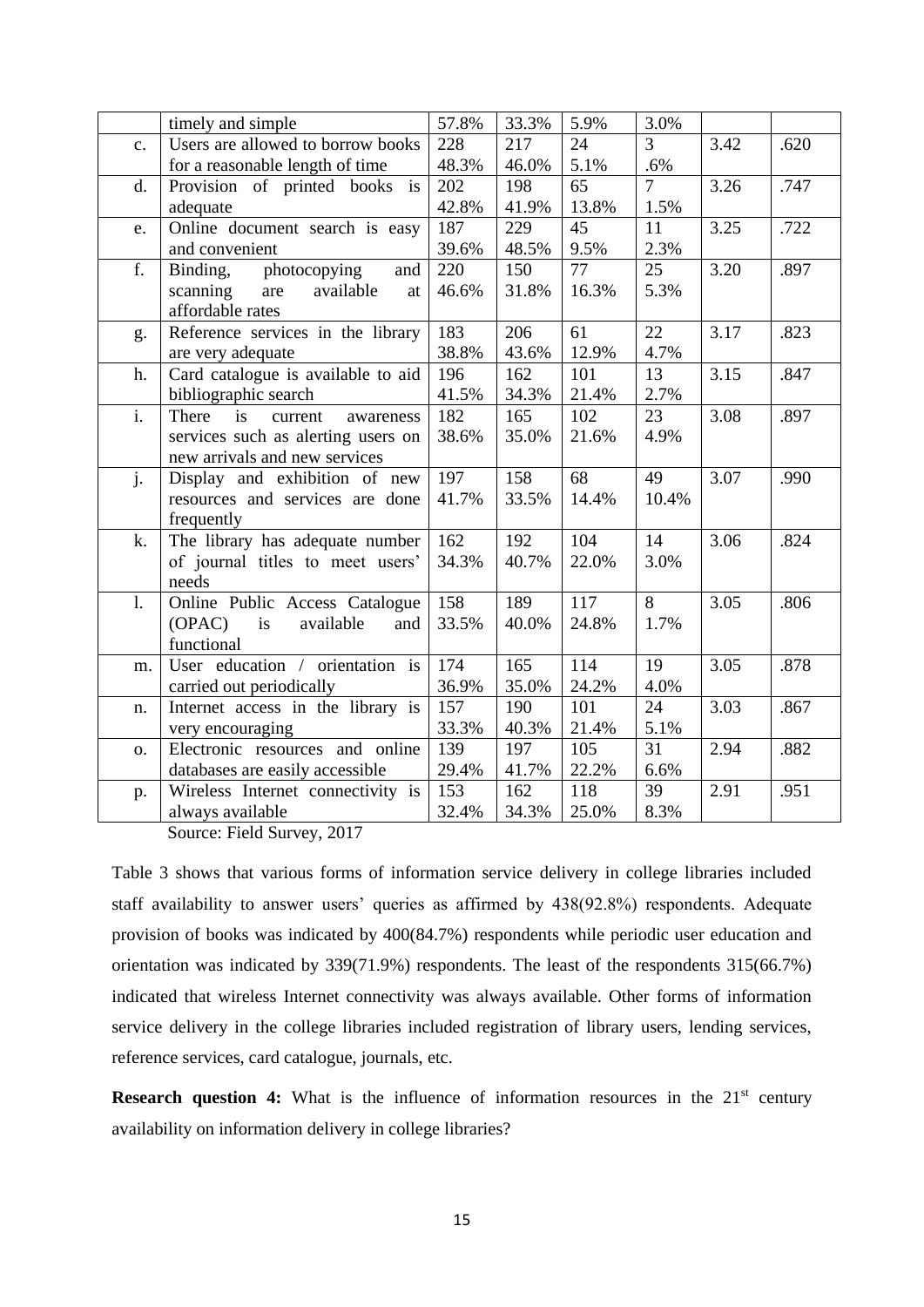| Table 4: Summary of regression for the significant influence of information resources |
|---------------------------------------------------------------------------------------|
| availability on information delivery in college libraries.                            |

| $R = 282$                 |                  |           |     |             |        |         |  |  |  |  |
|---------------------------|------------------|-----------|-----|-------------|--------|---------|--|--|--|--|
|                           | R Square $=.080$ |           |     |             |        |         |  |  |  |  |
| Adjusted R square $=.078$ |                  |           |     |             |        |         |  |  |  |  |
|                           |                  | Sum of    |     |             |        |         |  |  |  |  |
| Model                     |                  | Squares   | Df  | Mean Square | F      | Sig.    |  |  |  |  |
| l 1                       | Regression       | 4747.026  |     | 4747.026    | 40.706 | .000(a) |  |  |  |  |
|                           | Residual         | 54810.090 | 470 | 116.617     |        |         |  |  |  |  |
|                           | Total            | 59557.117 | 471 |             |        |         |  |  |  |  |

Table 4 reveals significant influence of information resources availability on information delivery in college libraries. The result yielded a coefficient of multiple regressions R of .282, multiple R-square  $= .080$  and Adjusted R square  $= .078$ . This suggests that the two factors when combined accounted for 78% (Adj. $R^2 = 0.078$ ) variation in the prediction of information delivery in college libraries. The other factors accounting for 22% variation in the prediction of information delivery in college libraries are beyond the scope of this study. The ANOVA result from the regression analysis shows that there is a significant influence of information resources availability on information delivery in the college libraries,  $F(1,470) = 40.706$ ,  $P<0.05$ . The null hypothesis is, therefore, rejected.

#### **Discussion of findings**

From the research work, the study showed that textbooks, electronic information resources and journals were available in the college libraries, these shows that the libraries are keeping track of developments in the 21<sup>st</sup> century by having a wide range of information resources. The research findings reveals that though there are both printed and non printed resources, electronic books (ebooks) was the least available information resource in the college libraries. As we know that availability information resources is the bedrock of information service delivery in any library, if these resources are not available, libraries will find it difficult to offer user the right service. In line with Popoola and Haliso (2009), available information resources in libraries must include both print and electronic format such as textbooks, journals, indexes, abstracts, newspapers and magazines

The study found that information resources like textbooks, electronic information resources, newspapers, dictionaries, journals and electronic databases were mostly used on daily basis by students and staff in the college libraries. It was observed from this study that Electronic journals were the least used information resources at the colleges. Also, if these resources are not used, it means that they are either inadequate, irrelevant or outdated to the information needs of the users. Therefore, college libraries must ensure that the available materials in the library are recent,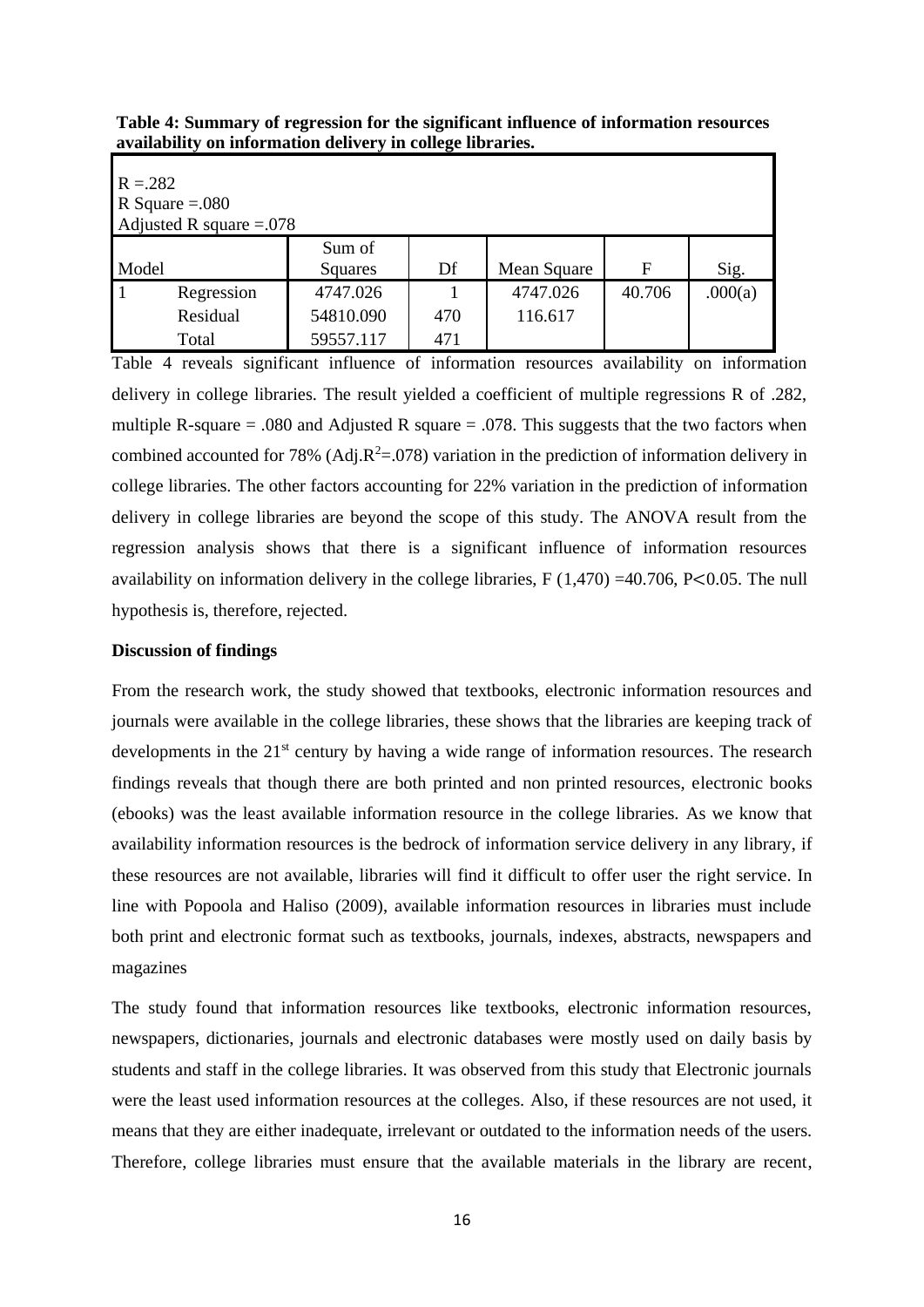relevant and specific to the information needs of the user's community in order to ensure high usage and patronage.

Study revealed that various forms of information service delivery in college libraries included staff availability to answer users' queries, adequate provision of books, periodic user education and orientation, registration of library users, lending services, reference services, card catalogue, etc. Wireless internet connectivity was the least information service delivery in the college libraries. Manhas, Kaur & Rani (2015) supported the provision of internet access, electronic information resources and creating access to vast reservoir of information as a core service in the  $21<sup>st</sup>$  century librarianship. Form this findings, it concluded that the level of information service delivery in college libraries will determine the level of usage and patronage of such services by the users. The inadequate information services in libraries may cause the users to neglect such services for other available services such as the Web and internet sources.

The study further revealed there is a significant influence of information resources availability on information delivery in college libraries in Lagos and Oyo states. This means that effective delivery of library and information services depends greatly on available information resources. This finding was supported by Ikolo (2015) who reported that there was a significant relationship between the library collection and user satisfaction with information sources while Kuteyi (2012) reported that effective provision of information services can only be possible with the availability of relevant and up-to-date information materials in various formats. Likewise, Singh (2013) further supported that information service delivery deals with provision of information resources by the library from its own sources or from outside or other libraries.

#### **Conclusion and Findings**

The research finding observed that electronics information sources remained the least form of information sources available in the sampled college libraries despite its enormous advantage most especially in this  $21<sup>st</sup>$  century. In the  $21<sup>st</sup>$  century where information is centered on electronics and digital format, one wonders what type of information services would be provided to meet with today's information users when their primary information sources in terms of electronic resources in this generation are not available in such libraries.

The findings reveal that Electronic journals were the least used information resources as well even when they are available. This tends to pose a big challenge to the developing world in the  $21<sup>st</sup>$  century. When the access and usability of electronic journals are becoming the main stake in research in the advanced countries, but findings reveals that the reverse is the case in Nigerian college libraries.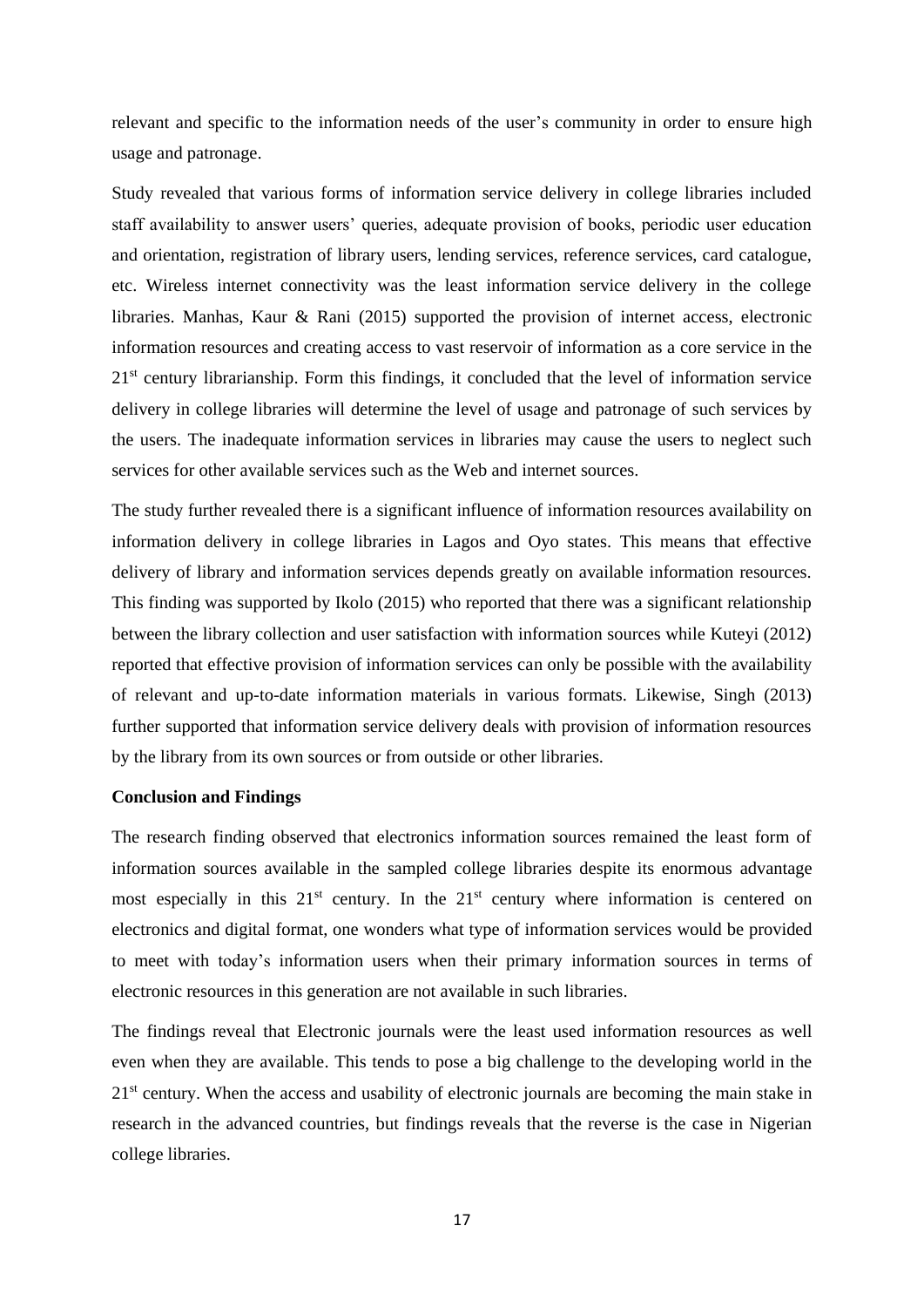Wireless internet connectivity was the least information service delivery in the college libraries. The internet services in the  $21<sup>st</sup>$  century is a necessity for all libraries and it should not be seen as an optional service that could be neglected or treated with less priority as we are aware that Data is the most valuable resource for libraries in the  $21<sup>st</sup>$  century.

The availability of information resources in colleges of education is fundamental to information service delivery in college. Information resources availability like textbooks, dictionaries, newspapers, electronic information resources enabled the college libraries to deliver effective information services to user community in the colleges. This is the major reasons why the users come to the library to satisfy their information and research needs. Both college libraries must ensured that adequate information services are delivered to meet users' needs such as staff availability to answer users' queries, adequate provision of books, periodic user education and orientation, lending services, reference services, and so on.

#### **Summary and Recommendations**

The emergence of information and communication technologies has brought a paradigm shift for college libraries. ICT has enhanced access to research and communication. This means that it has become a very useful tool in college libraries whose mission is to support teaching, learning and research. This being the case, professional librarians in the 21st century are expected to exploit the opportunities brought about by ICT to ensure that college libraries are repositioned to be 21st century compliant and remain the hub of information provision, generation and dissemination.

In view of this, the following recommendations were made:

- Training of librarians in the 21st century should be given priority. This is because the success or failure of a library service depends on the caliber of staff.
- In the face of dwindling budgetary cuts, librarians in the 21st century should make personal efforts to improve their skills in order to defend their profession. As information providers in the 21st century, they are expected to be competent and knowledgeable. Therefore, it is recommended that computer literacy skills, metadata skills, information literacy skills etc should be acquired. These skills are needed to effectively serve users and remain at the top.
- Sequel to inadequate information resources in the college libraries, there is need for college libraries to make adequate provisions for recent and up-to-date information resources in both print and non-print formats to meet the needs of their users (both students and staff). This will enable them carry out effective service delivery for their user community.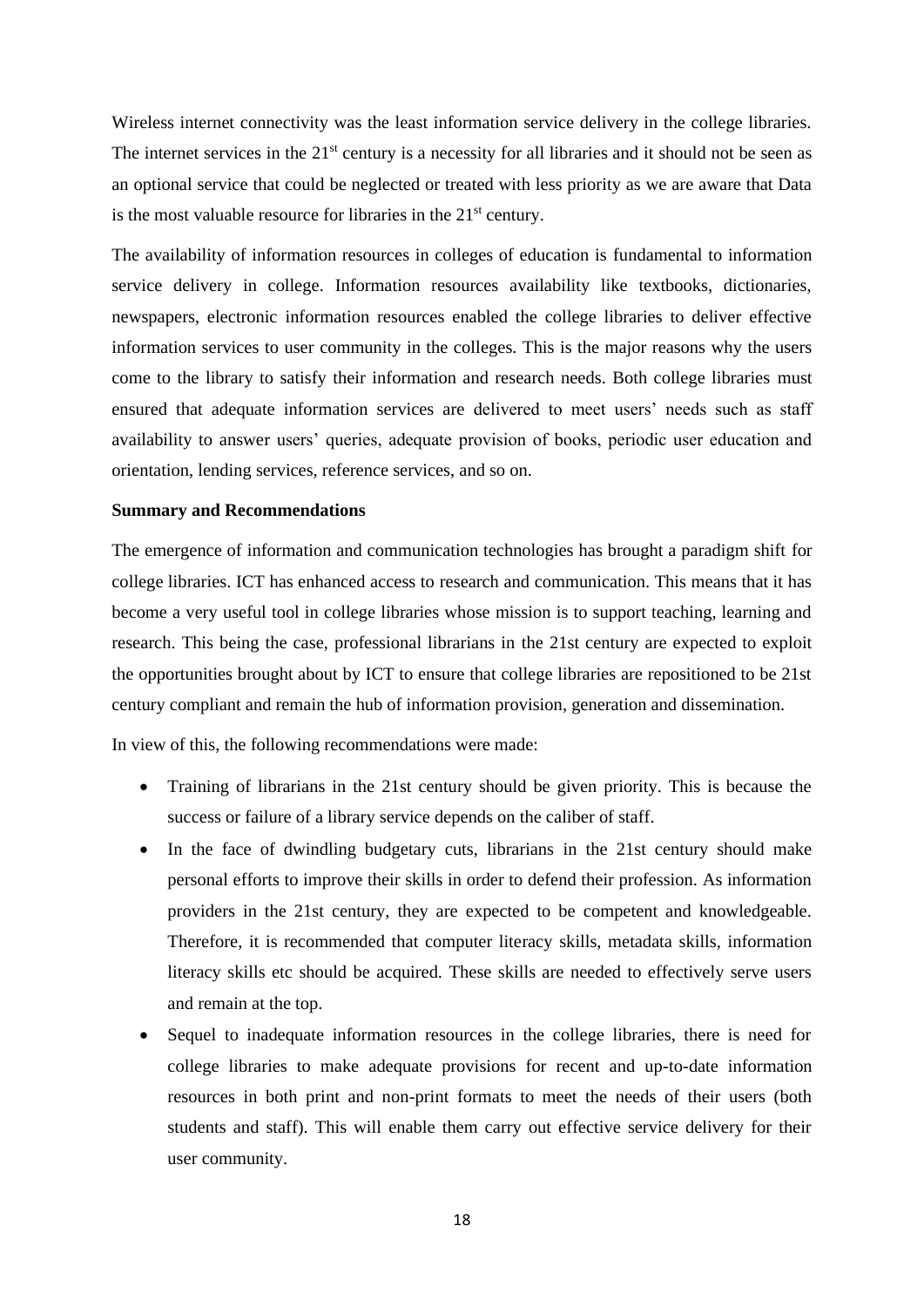- Owing to the non-awareness of users to some information resources and services in the college libraries, there is need for adequate publicity of these resources and services to sensitize the users and promote usage.
- On the issue of inaccessibility to electronic information resources, college libraries have a major responsibility of creating access to electronic information resources. Therefore, adequate infrastructure should be provided to enable users to access the available electronic information resources. Where the resources are not available for accessibility, college libraries should make efforts to subscribe to electronic resources, including databases for effective information accessibility and utilization.

#### **References**

- 21st Century Skills in Education Essay. CRAM: May 11th, 2015. [https://www.cram.com/essay/21st-](https://www.cram.com/essay/21st-Century-Skills-in-Education/P3CSESFKXJ)[Century-Skills-in-Education/P3CSESFKXJ](https://www.cram.com/essay/21st-Century-Skills-in-Education/P3CSESFKXJ)
- Adebayo, E. L. (2009). Quality assurance and the implication for management of university libraries in Nigeria. *Library Philosophy and Practice*.
- Adeogun, M. (2006). The challenges of modern tertiary education system: paradigm shifts for educators and information professionals in sub-Saharan Africa. *Africa Journal Library Archives and Information Science* 16.1:45-54.
- Adeoye, M. O., and Popoola, S. O. (2011). Teaching Effectiveness, Availability, Accessibility and Use of Library and Information Resources among Teaching Staff of Schools of Nursing in Osun and Oyo State, Nigeria. *Library Philosophy and Practices*. Retrieved from http://www.webpages.uidaho.edu/~mbolin/ adeoye-popoola.htm
- Aguolu C.C. and Aguolu, I.E. (2002). *Librarians and information management in Nigeria*. Maiduguri: Ed-Linform Services.
- Ahuauzu, B. (2002). *Use of library: a practical approach*. Owerri Spring: Field Publishers.
- Awana, O. (2008). Availability of Books and Other Informational Materials and the Use of Academic Libraries. *African Research Review*, 1.3: 51-64.
- Bhatia, J. K. (2011). Use of electronic resources in degree college libraries in Chandigarh. *DESIDOC Journal of Library and Information Technology*, 31.6: 480-484.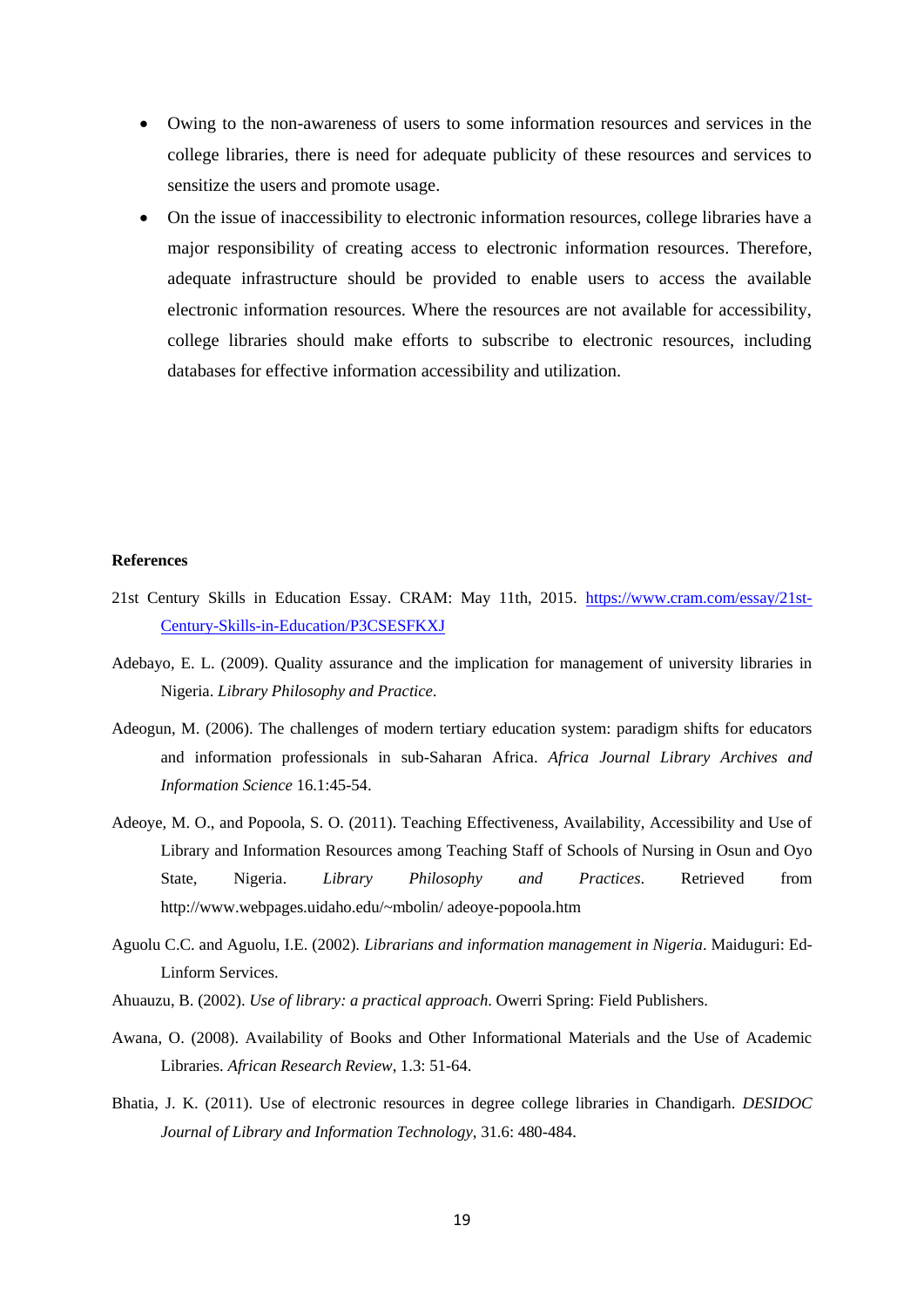- Byamugisha, H.M (2010). Digitizing library resources for new modes of information use in Uganda. Library Management. Vol 31, 1 / 2.
- Edwards, B. and Fisher, B. (2002). *Libraries and Learning Resource Centers*. Boston: Architectural Press.
- Eguavoen, O.E.L. (2011). Attitudes of library staff to the use of ICT: The case of Kenneth Dike Library, University Of Ibadan, Nigeria. Ozean Journal of Social Sciences. 4(1 ),1.
- Hamade, S. N., & Al-Yousef, S. (2010). The use of information resources by LIS graduate students in Kuwait. *Library Review*, 59.5: 360-369.
- Hillman, C.R. and Sabourin, K. (2016). Don't get left behind: moving library instruction online. Journal of Library and Information Services in Distance Learning, 10(3-4), 277-285.
- Ikolo, V. E. (2015). Users Satisfaction with Library Services: A Case Study of Delta State University Library. *International Journal of Information and Communication Technology Education (IJICTE)*, 11.2: 80-89.
- Jamil, M., Tariq, P.-H. and Jamil, S. (2013). Library Resources: Utilization by Teachers and Students. *Bulletin of Education and Research*, 35.2 (Special Issue): 19-35.
- Jirojwong, S. and Wallin, M. (2002). Use of formal and informal methods to gain information among faculty in an Australian region university. *The Journal of Academic Librarianship* 28.1-2: 68-78.
- Kaur, A., and Manhas, R. (2008). Use of Internet services and resources in the engineering colleges of Punjab and Haryana (India): A study. *The International Information & Library Review*, 40.1: 10- 20.
- Kuteyi, M. A. 2012. *Evaluation of library and information service delivery in houses of assembly of three states in southwest Nigeria*. MLIS Project, Department of Library, Archival and Information Studies, University of Ibadan. ix+74p.
- Lee, M. C. (2010). Explaining and predicting users' continuance intention toward e-learning: an extension of the expectation–confirmation model. *Computers & Education*. doi: 10.1016/j.compedu.2009.09.002.
- Majid, S. and Abdoulaye, K. (2000). Use of the Internet for reference services in Malaysian academic libraries. *Online Information Review*, 24.5.
- Moghaddam, A.R.I (2009). Managing digital libraries in the light of staff and users: an approach. International Journal of Information Science and Management. Vol, 7, no. 1 January/June
- Muteshwa, A. (2004). Enhancing Access through Electronic Resources*:* the University of Botswana Experience*. Library HiTech,* 18.4: 315-320*.*
- Ogunyade, T.O. and Obajemu, A. S. (2006). Use of information resources in some selected health science libraries in Lagos, Nigeria. *Nigerian Quarterly Journal of Hospital Medicine* 16.4.
- Omekwu, C. O. (2007). Library and information service delivery in the era of change and reform: Librarians and NEEDS. *Library Review* 56.8: 716-726.